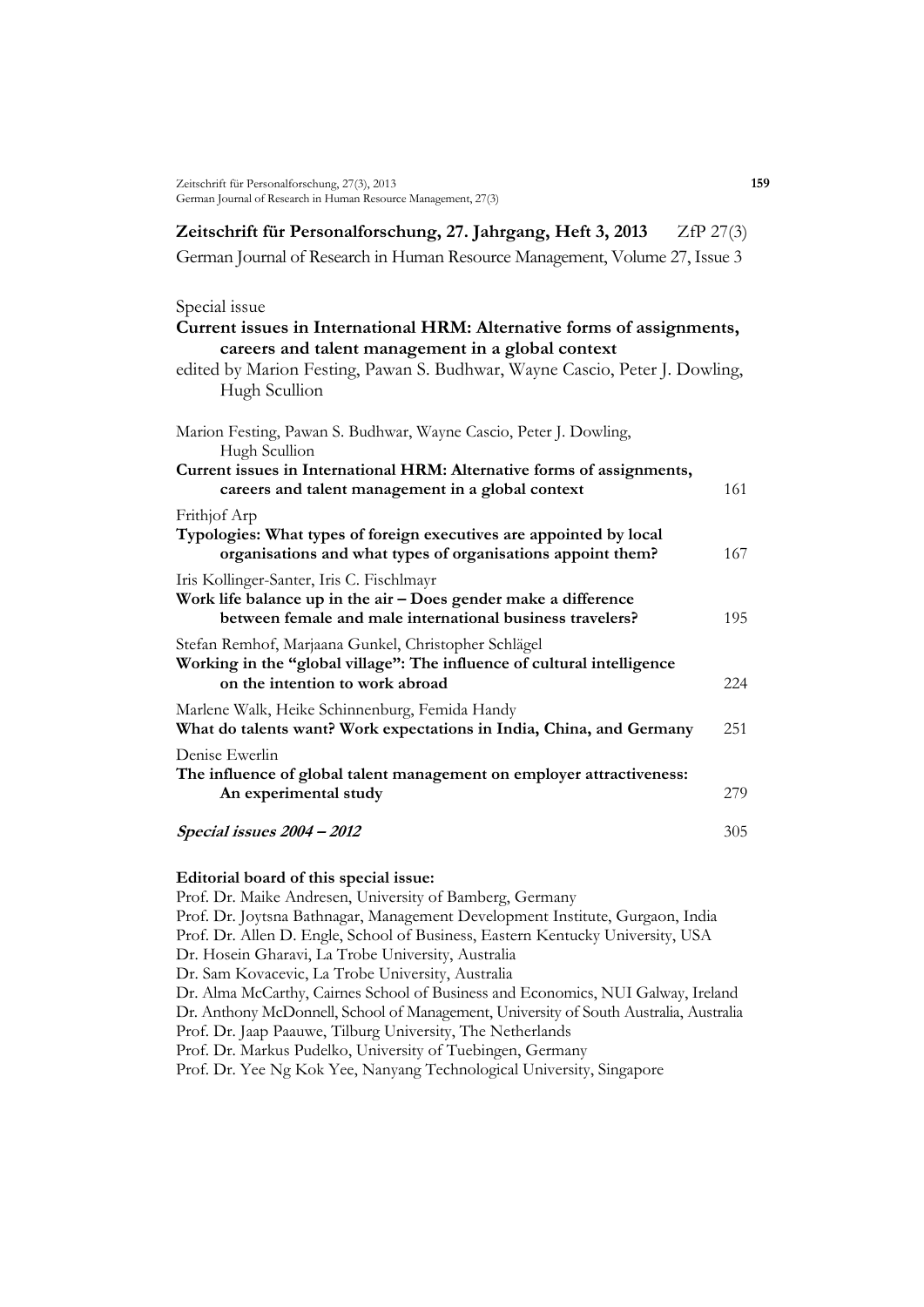# Frithjof Arp\*

# **Typologies: What types of foreign executives are appointed by local organisations and what types of organisations appoint them?**\*\*

Current issues in international human resource management include global careers that differ from traditional expatriate assignments. A number of foreign executives have in recent years been appointed to positions in the headquarter operations of culturally distant organisations. These appointments of foreign executives in local organisations (FELOs) can be viewed as a specific form of self-initiated expatriation (SIE), with several distinct types of FELOs found in fieldwork studies. This article offers typologies of the individuals and organisations involved in the FELO phenomenon. These typologies elucidate that FELO appointments do not necessarily indicate a geocentric hiring approach, and assist in identifying which FELO workplaces produce successful outcomes as well as those which are likely to fail. The applicability to other country contexts, implications for theory on diversity in management teams, and key criteria for FELO hiring practices are discussed.

## **Typologien: Welcher Typus ausländischer Führungskräfte wird von lokalen Unternehmen verpflichtet, und welcher Typus lokaler Unternehmen verpflichtet sie?**

Zu aktuellen Themen der internationalen Personalforschung zählen globale Karrieren, die sich deutlich von traditionellen Auslandsentsendungen unterscheiden. In den letzten Jahren ist eine Anzahl ausländischer Führungskräfte in die Unternehmenszentralen kulturell ferner Organisationen verpflichtet worden. Diese foreign executives in local organisations (FELOs) können als spezifische Form selbstinitiierter Expatriierung (SIE) betrachtet werden, wobei in Feldstudien dezidiert unterschiedliche Typen von FELOs gefunden wurden. Dieser Artikel legt Typologien der im FELO-Phänomen involvierten Personen und Organisationen vor. Sie zeigen auf, dass die Verpflichtung ausländischer Führungskräfte nicht unbedingt auf geozentrische Personalpraktiken hinweist und helfen, erfolgreiche sowie zum Scheitern neigende Arbeitsverhältnisse zu identifizieren. Die Anwendbarkeit auf unterschiedliche Länderkontexte, Implikationen für Theorien über kulturelle Vielfalt in Managementteams und die wichtigsten Kriterien der FELO Einstellungspraxis werden erörtert.

Key words: **foreign executives, expatriates, self-initiated expatriation, cultural distance, typologies** (JEL: M12, M14, M16, M51, Z10)

*\_\_\_\_\_\_\_\_\_\_\_\_\_\_\_\_\_\_\_\_\_\_\_\_\_\_\_\_\_\_\_\_\_\_\_\_\_\_\_\_\_\_\_\_\_\_\_\_\_\_\_\_\_\_\_\_\_\_\_\_\_\_\_\_\_\_\_* 

E-mail: frithjof.arp@monash.edu, FELOresearch@gmail.com, www.FELOresearch.info.

Anonymous reviewers have contributed to this article through constructive criticism. They encouraged a clearer distinction of the FELO phenomenon from other concepts in the literature, extended discussion and implication sections, and further clarification of some parts of the individual and organisational typologies. Their contribution is much appreciated.

Article received: December 28, 2012

Revised version accepted after double blind review: July 20, 2013.

ISSN (print) 0179-6437, ISSN (internet) 1862-0000

Zeitschrift für Personalforschung, 27(3), 167-194 DOI 10.1688/1862-0000\_ZfP\_2013\_03\_Arp ISSN (print) 0179-6437, ISSN (internet) 1862-0000  $\bullet$  Rainer Hampp Verlag, www.Hampp-Verlag.de

Dr. Frithjof Arp, Department of Management, Faculty of Business & Economics, Monash University, Melbourne, Australia.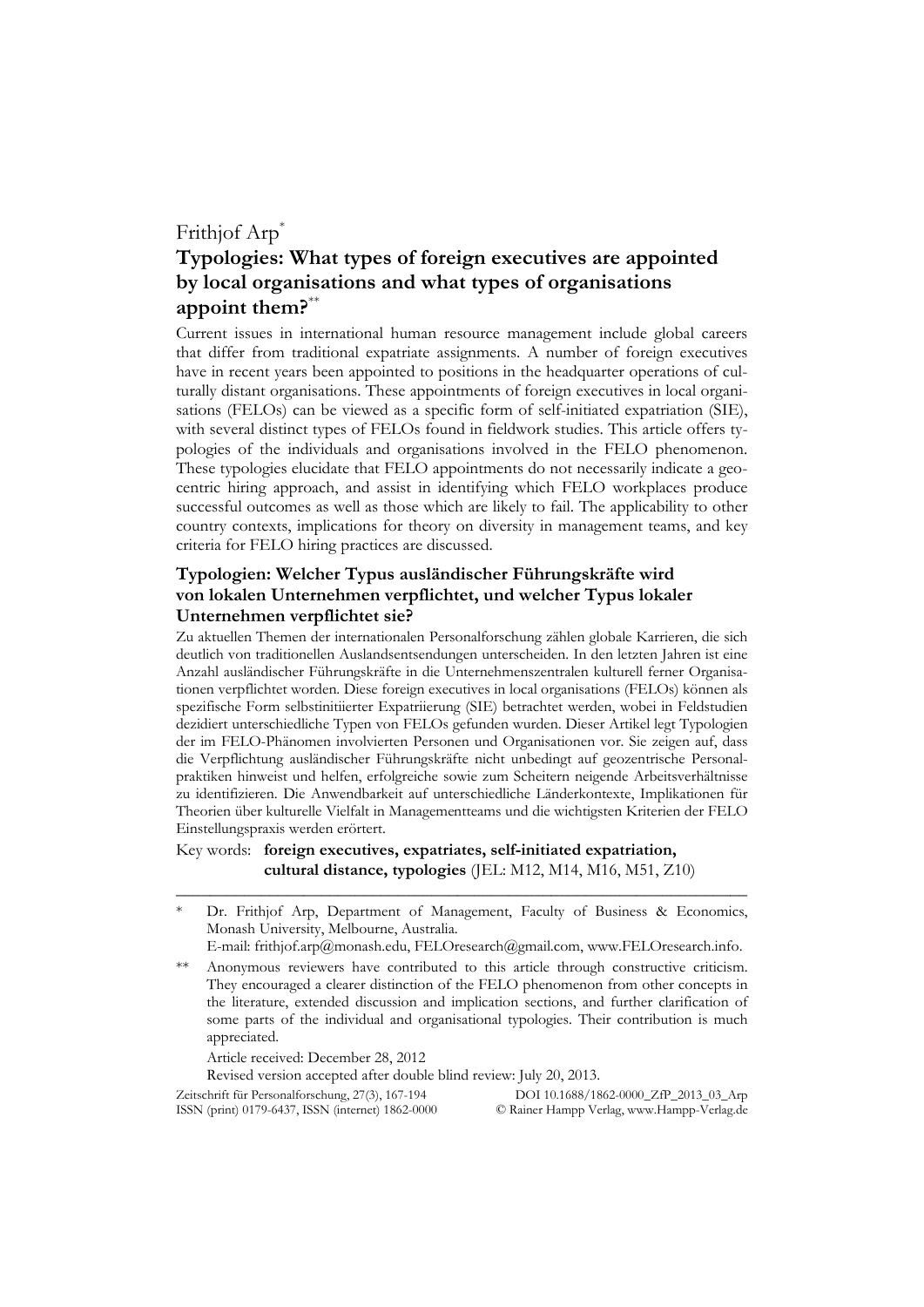## **Introduction**

A number of foreign executives have in recent years been appointed to positions in the headquarter operations of culturally distant organisations. International executive search consultants have been retained, for instance, to find 'Western' executives for Korean, Japanese and Chinese companies (see e.g. The Korn/Ferry Institute, 2009). While these foreign executives in local organisations (FELOs) can probably best be viewed as a specific form of self-initiated expatriation (SIE), their workplaces differ significantly from typical expatriate assignments (Arp, Hutchings, & Smith, 2011, forthcoming 2013).

For example, FELO workplaces are different from the subsidiaries of foreign multinationals in that they are often share-market listed and can be among 'national icons'. The host-country nationals (HCNs) that FELOs supervise, and HCN superiors that they report to, ascribe a 'local' national identity to these organisations. While the superiors of expatriates often know little about distant subsidiary operations, FELOs report to local chairpersons, family-owners or dominant shareholders that are well informed about, and often have significant influence on, operational decisions. While traditional expatriates in the local subsidiaries of multinationals pursue foreign objectives, FELOs have to demonstrate that they serve local interests. These and other points of distinction are prominently mentioned by participants of in-depth interview studies (e.g. Arp, forthcoming 2013; Arp et al., 2011), highlighting that FELOs as well as their local peers perceive these workplaces to be quite different from other forms of expatriation. In addition, research with these two groups of executives illustrates that the reasons *why* foreign executives are initially appointed in spite of significant cultural distance, *what* they contribute to the local organisations that they work for, *why* some of them remain in their positions, and *why* these positions are not filled with local executives (Arp, forthcoming 2013), have little to do with the reasons for traditional expatriate assignments (i.e. trust; allegiance; control of foreign subsidiaries, see e.g. Harzing, 2001a; Harzing, 2001b). Indeed, case studies illustrate that foreign executives are sometimes specifically hired to compete against expatriates representing foreign multinationals in the domestic markets of their local employers (Arp, 2012). The same case studies demonstrate that FELOs work in very different organisational contexts from, and without the perceived 'safety net' of, other expatriates. Fieldwork for these studies also found several distinct types of FELOs, thus highlighting the need to develop typologies. This is a gap that the present study aims to address.

#### **Theoretical framework**

The international human resource management (IHRM) literature categorises as SIE those international workplaces where individuals have not been assigned to their hostcountry by an employer. The originators of the SIE construct had noted that "every year thousands of young people head overseas for a prolonged period of travel, work, and tourism" (Inkson, Arthur, Pringle, & Barry, 1997, p. 358), and SIE research has been at a crossroad of management, tourism, and labour migration ever since. Indeed, some recent reviews "seek clarification of the SIE construct", noting that the SIE literature is growing "but seems to be developing without a clear basis" (Doherty,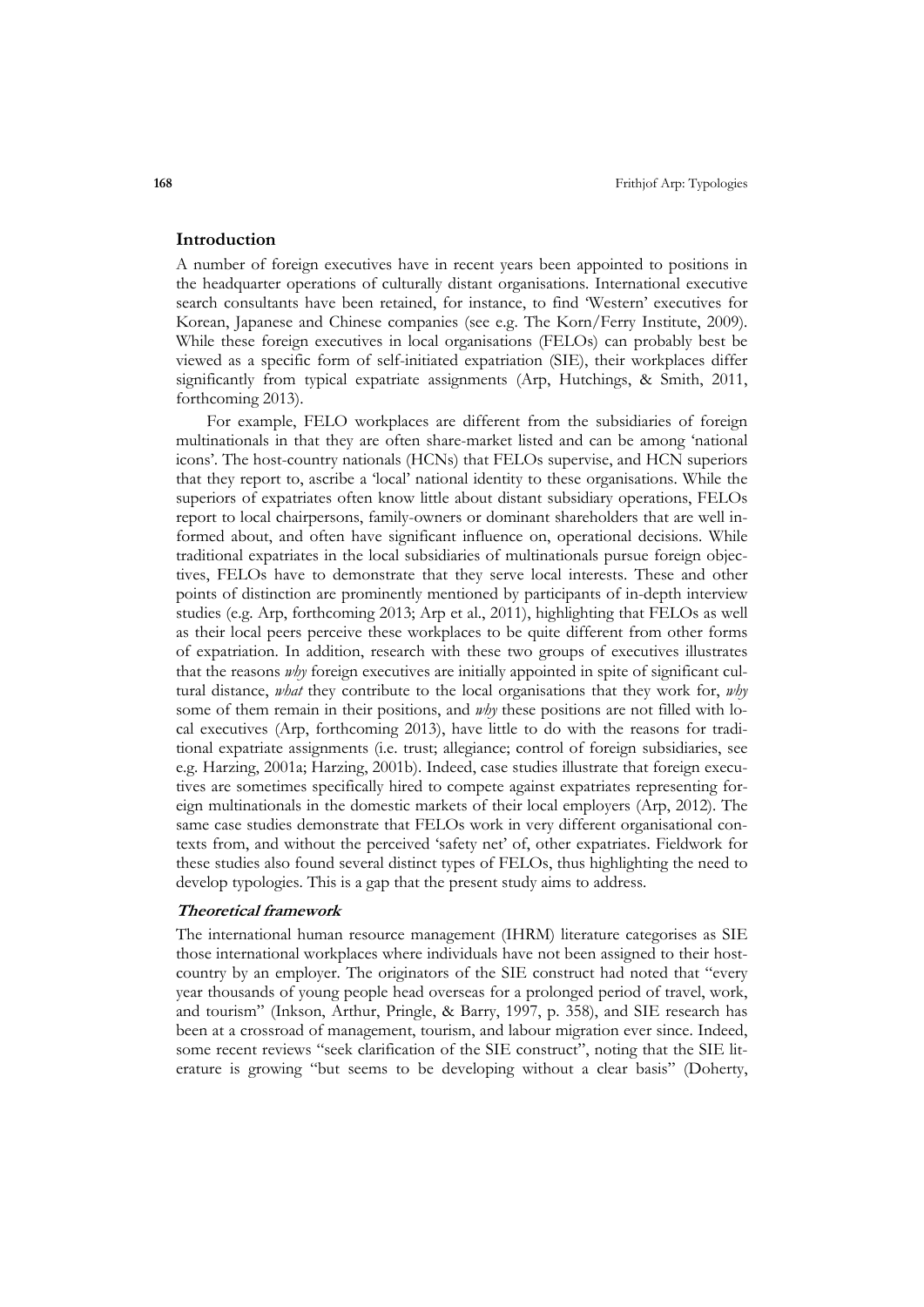Richardson, & Thorn, 2013, p. 108). An increasing variety of studies not directly concerned with managerial level issues are placed under the SIE construct, including contract workers from neighbouring countries in Singapore (Lee, 2005), nurses in Saudi Arabia (Bozionelos, 2009), and studies of academics teaching abroad (Froese, 2012; Richardson & Mallon, 2005; Selmer & Lauring, 2010, 2011, 2012). Many SIEs researched to date work in foreign subsidiaries of established multinational firms rather than local organisations (see e.g. sample in Vance, 2005) and some SIEs may decide to settle permanently in their host countries and thus become migrants (Suutari & Brewster, 2000). Further, most SIEs do not work in host-countries of significant cultural distance (Inkson et al., 1997; Inkson & Myers, 2003; Lee, 2005; Myers & Pringle, 2005; Suutari & Brewster, 2000), and the few that do work for local organisations do not hold managerial positions (see analysis of SIE studies and samples in Arp et al., forthcoming 2013).

The present study differs from the extant literature on SIE mentioned above. Avoiding the "broad and necessarily subjective interpretation of what SIE encompasses" (Doherty et al., 2013, p. 97), research of the FELO phenomenon focuses on managerial, international and cross-cultural issues by investigating a specific group of (a) individuals at the managerial level, (b) workplaces in local organisations rather than subsidiaries of foreign multinationals, and (c) workplace relationships involving significant cultural distance. The importance of investigating and categorising these exceptional cross-cultural workplaces lies in the need to understand which types of individuals, organisations and hiring strategies are involved. Typologies will assist in identifying which FELO workplaces produce successful outcomes and those which are likely to fail.

FELOs are exposed to heightened levels of scrutiny (Arp et al., 2011, forthcoming 2013). They have to bridge cultural distance in exceptional circumstances as they hold managerial positions in the headquarters of organisations to which hostcountry nationals (HCNs) they supervise, and shareholders they report to, ascribe a 'local' national identity. Hymer (1960), Zaheer (2002) and Nachum (2006) note that organisations around the world have a local identity as they are perceived to be 'one of ours' in their home country. However, Zaheer (2002, p. 352) writes that "local does not necessarily mean domestic" as a local organisation can have international operations. Thus, the term 'local' connotes where organisations are founded and headquartered, and that FELO workplaces are not in foreign subsidiaries but in the headquarters. Despite Zaheer's (2002, p. 352) observation, scholarship more frequently takes an interest in the international operations of established multinationals than in local organisations' headquarters. The hiring of foreign executives into positions at headquarters of local organisations remains under researched, and the present study thus makes a clear point of difference.

## **Difference to other concepts and research questions**

The acronym FELO was developed to avoid confusion with other concepts such as 'inpatriate'. The main proponents of inpatriation define it as "the *relocation* of foreign employees/managers to the parent country of the organization" (Harvey, Reiche, & Moeller, 2011, p. 1, emphasis added). The *relocation* of *existing* employees differs from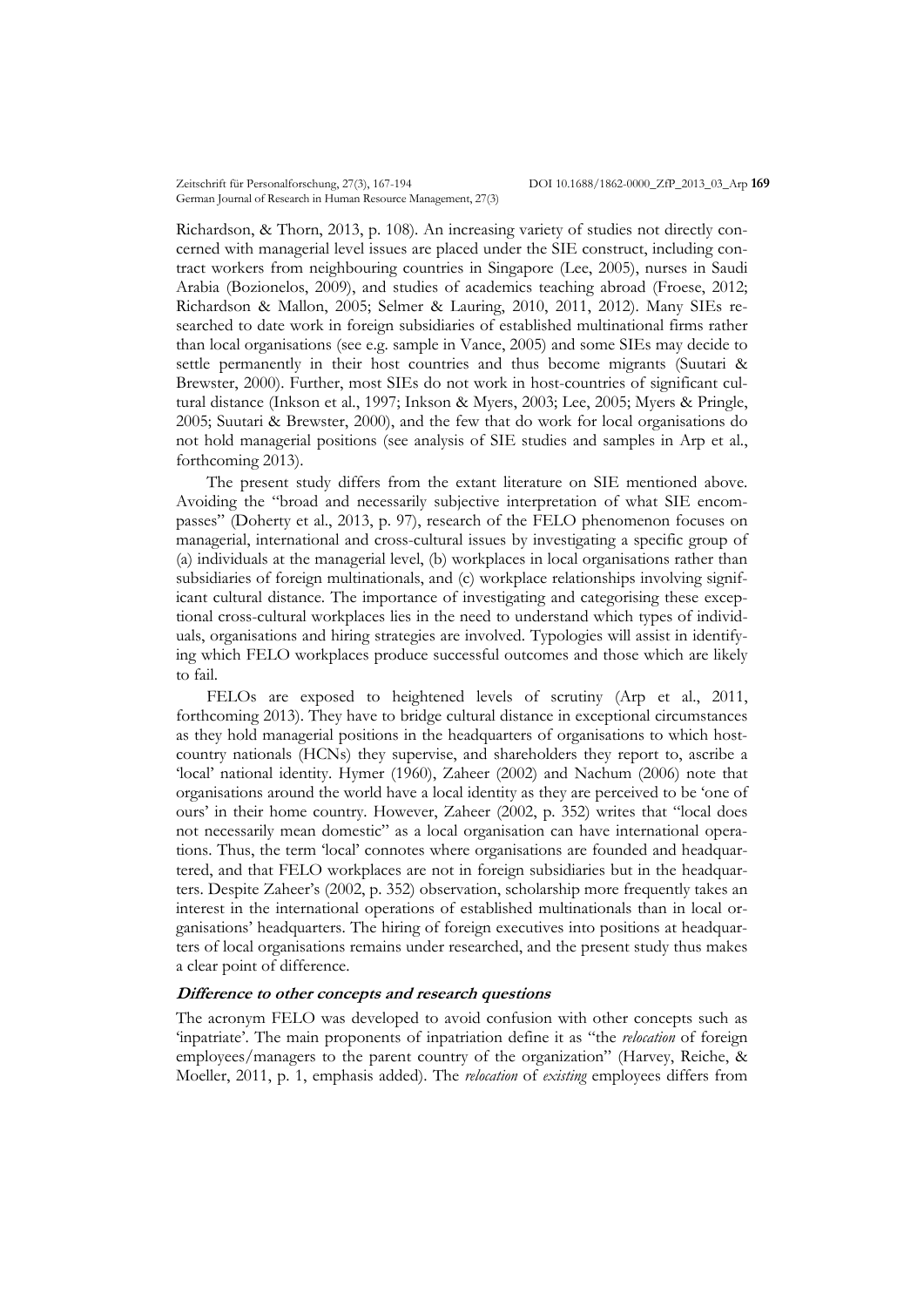the appointment of FELOs as it occurs *within* a multinational organisation. In addition, the term 'inpatriate' has added a level of confusion surrounding the definition of an expatriate, as its proponents define HCNs as inpatriates. However, HCNs only become 'inpatriates' when they are transferred into the multinational's parent-country operations as expatriates, and it is questionable "whether the term 'inpatriate' adds enough value to justify its use" (Dowling, Festing, & Engle, 2008, p. 4). The semantics and etymology of the term inpatriate are similarly confused. First, *in*patriates are not *in* but *out* of their *patria* (Latin, "Fatherland"). Second, if the term was meant to be antonymic to expatriate, it would have to be *im*patriate (just as *im*port is antonymic to *ex*port). In addition, inpatriation proponents predominantly focus on reassignments for the purpose of expansion of globalised MNOs into the country-of-origin of the inpatriate: "the emerging market that the organization is attempting to penetrate" (Harvey, Novicevic, & Speier, 1999. p. 41). This is not the case for the different, rare and specific international FELO workplaces of interest here.

Fieldwork for in-depth interview studies (Arp, forthcoming 2013; Arp et al., 2011) found several distinct types of FELOs, of which two were illustrated in case studies (Arp, 2012). Questions from scholars and industry practitioners such as executive search consultants about the implications for practice from those studies emphasise the need for a more comprehensive individual and organisational typology. To fill this gap, the research questions addressed in the present article are: (RQ1) what types of foreign executives are appointed by local organisations? And: (RQ2) what types of local organisations appoint foreign executives? The article begins with a review of extant international workplace typologies, and discusses the extent to which they may help explain what type of individuals and organisations are involved in the FELO phenomenon. This review is followed by a description of the methods utilised in the research. The empirical part of this article then presents typologies that emerged from the data of 46 FELO workplaces in Malaysia, triangulated from in-depth interviews with foreign and local participants, and further validated through comparison with FELO cases in other countries. After discussing these typologies and their limitations, the article concludes with suggestions for further research.

#### **Literature review**

#### **Typologies of individuals in international workplaces**

The literature offers a large number of international workplace typologies (Björkman & Stahl, 2006; Black & Gregersen, 1992; Caligiuri & Colakoglu, 2007; Harzing & Ruysseveldt, 2004). However, these typologies are not entirely applicable to FELOs due to the difference of FELO workplaces to traditional expatriate assignments (Arp et al., 2011).

#### *Expatriates*

Black and Gregersen (1992), for example, distinguish 'dual allegiance'-expatriates from those with their 'hearts at home', others described as 'hired guns / free agents' and yet others that have 'gone native'. They consider 'dual allegiance'-expatriates the most desirable while describing 'hired guns' as internationally experienced specialists without much allegiance to either the local subsidiary or the distant corporate headquarters,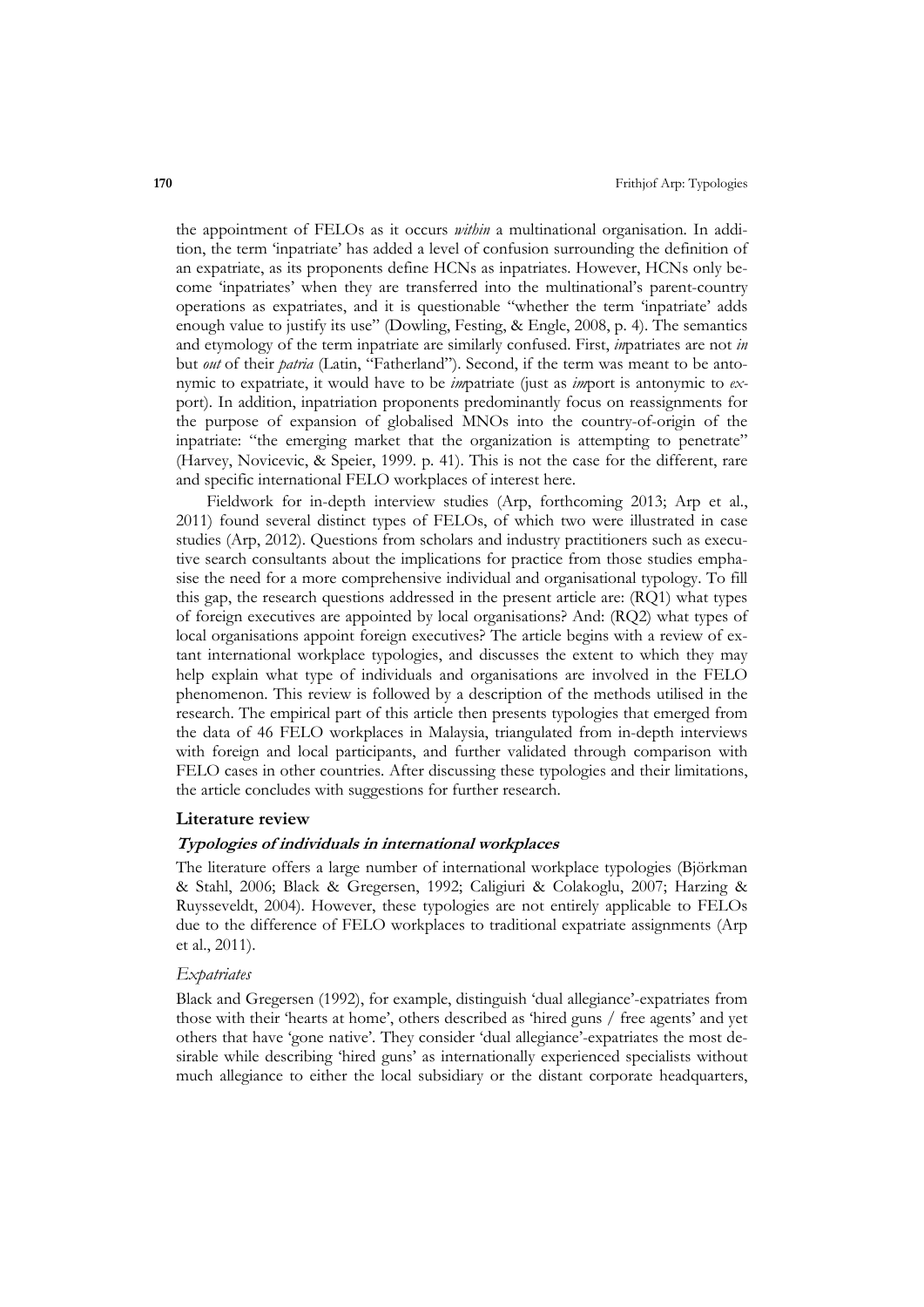committed only to their 'gun slinging' careers in various host-countries and the economic benefits of their 'expatriate package'. A sub-category of hired guns is described as 'plateaued-career free agents' without opportunities in their home country and little international experience or language skills, who take on international assignments to progress their careers and are "attracted by the sweet financial packages common to most overseas assignments" (Black & Gregersen, 1992, p. 63). In turn, 'gone natives' are described as expatriates with long host-country experience, high levels of commitment to the subsidiary operations, strong identification with and attachment to their host-country's culture, language, values and business practices. Parallels of these descriptions to some FELOs are apparent from the findings in the present study, help in distinguishing between different types of FELOs, and are discussed below.

Other early typologies focus on the roles and tasks of expatriates. Hays (1974), for example, distinguishes structure reproducers, operatives, troubleshooters and chief executive officers. The latter drive all aspects of operations and strategy while operatives perform functional tasks in an existing operational structure, generally at a lower level supervisory position. Troubleshooters, in turn, are sent to a foreign subsidiary to analyse and solve operational problems while structure reproducers build or replicate structures in a foreign subsidiary such as financial reporting or production systems from another part of the MNO. This role- and task-focused typology is utilised in studies of selection and training (see e.g. Tung, 1981), helping to explain the contingency of these processes on the roles of expatriates and the tasks assigned (Tung, 1998). Roles for which FELOs are appointed and the tasks they are assigned constitute elements of the typologies presented in this study, too. While FELOs perform their roles at headquarters instead of foreign subsidiaries, and the driving of operations and strategy as well as the performing of functional tasks are standard elements of their workplaces, the distinct role of structure reproducer versus troubleshooter has been emphasised for FELOs (cf. Arp, forthcoming 2013). Hence, these roles constitute an important element of distinction in the FELO typologies presented below.

Further typologies take into account expatriate adjustment stages varying over time. Constructs of 'coping' with psychological and cross-cultural adjustment (see e.g. Searle & Ward, 1990; Ward, 1996; Ward & Kennedy, 1999) are combined to form variations of a 'U-curve' (Black & Mendenhall, 1991). Shapiro, Ozanne and Saatcioglu (2008), for instance, suggest that a typology of expatriates may involve four distinct categories. These are the 'romantic sojourner' (a naïve and not very effective tourist type focused on the new experience), the 'foreign worker' (expatriates that have become disappointed with the local environment and realise that they are not on a permanent holiday), the 'skilled worker' (those that have accepted the host-country culture as it is and become valuable assets to their organisations), to the most effective type of 'partners' (expatriates that have developed a high level of cultural sensitivity, adjusted their own behaviour and influence the behaviour of their colleagues). The typology of FELOs presented here also takes into account adjustment stages over time, as data suggest that the tenure of appointments varies widely (Arp et al., 2011). In addition, the data analysis in this as well as other studies must note a potential survivorship bias in FELO samples as short-tenure appointments ('romantic sojourners') may be underrepresented. A typology of expatriates offered by Stahl et al. (2009) distin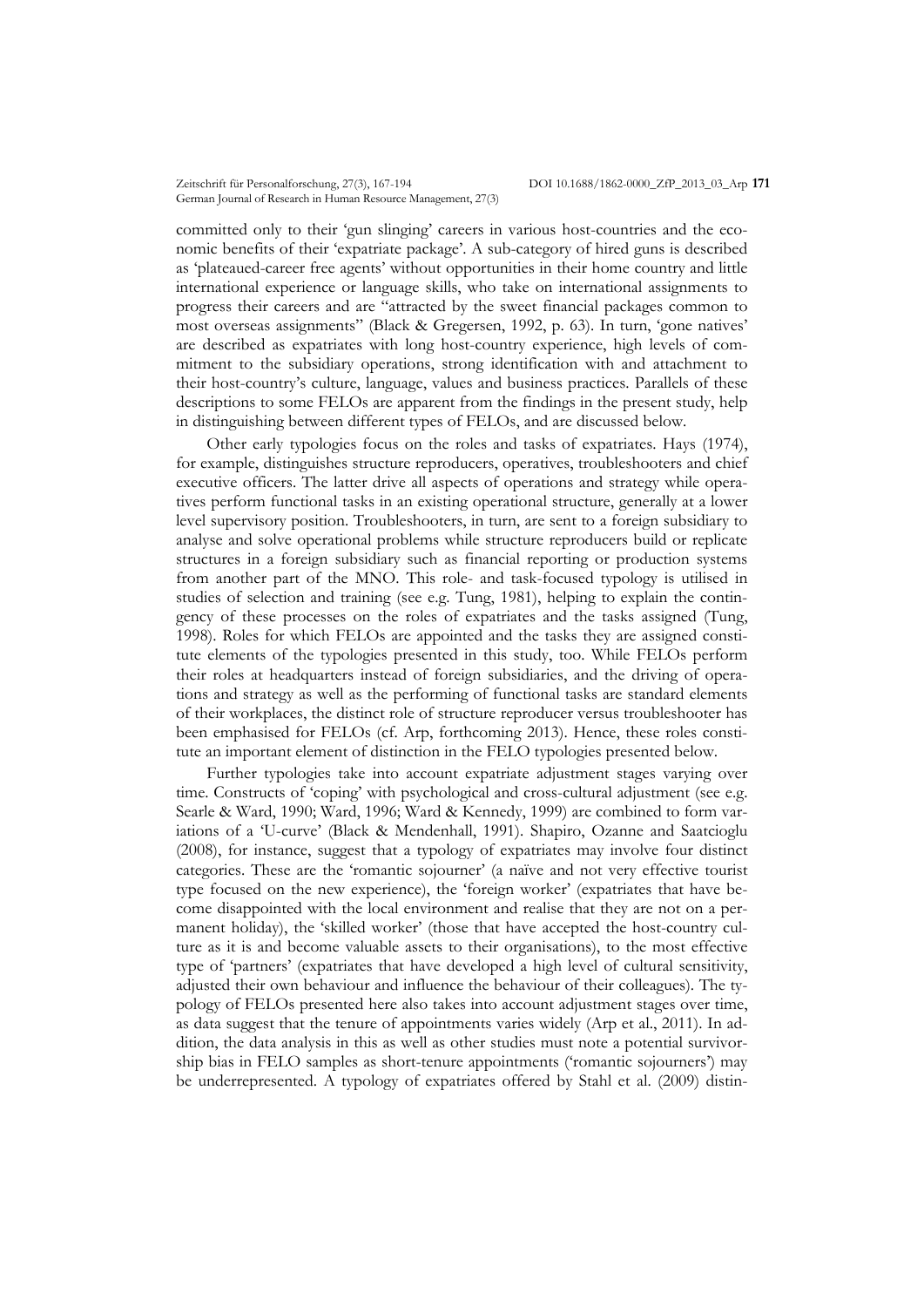guishes between developmental (or learning driven) and functional (demand driven) assignments as predictors of expatriate turnover intentions. While repatriation concerns (along with a lack of support from, and career advancement opportunities within, the parent-company) are reported to be a major source of frustration for both types of expatriates, those individuals who are most likely to do well in international positions (those on 'developmental or learning driven' assignments) are also the most likely to view their expatriation as a career stepping-stone to positions in other organisations. "Compared to functional assignees, developmental assignees [..] are also more optimistic about their career prospects with *other* possible employers [..] more inclined to *leave* their companies than functional assignees, presumably because they would have better career opportunities available *outside* their companies" (Stahl et al., 2009, p. 102; emphases added). In an earlier study of 494 expatriates assigned by German companies to 59 countries, Stahl, Miller and Tung (2002, p. 222; emphasis added) had found that "the vast majority of expatriates viewed their international assignment as an opportunity for skill development and future career advancement, *even though it may not be with their current company*". Yet this is nothing new, as most expatriates cite as their reasons for accepting international assignments not their desire to achieve project results or be good corporate citizens, but a sense of adventure, advancement of their personal development, and a wish to work in different cultures (Mendenhall & Oddou, 1988). What may be new — as the present work on FELOs illustrates — is that the expatriates of multinationals today are more inclined to leave their companies to take up positions with *local* organisations (and thus become FELOs). A recent survey, for example, suggests that 38% of contemporary expatriates wish to remain in their host-country (GRTS, 2010). In view of these findings, it needs to be considered which types of expatriates become FELOs in order to avoid repatriation and reverse culture shock, and take up career advancement opportunities in *local* organisations instead — a question answered by the present study.

#### *Self-initiated expatriates and boundary-less careers*

The concept of a developmental type of expatriate in the Stahl et al. (2009) study resonates with the concepts of boundary-less careers (Arthur & Rousseau, 1996; Bird, 1994), protean careers as described by Hall (1996), and the career-paths of learning driven individuals that are found in self-initiated expatriation (e.g. Inkson et al., 1997; Peltokorpi & Froese, 2009; Suutari & Brewster, 2000). Boundary-less careers are not limited to the crossing of physical national borders (that is, working in a foreign country), but include the crossing of metaphysical boundaries (that is, across socio-ethnoreligio-linguistic boundaries). The career capital of such boundary-less careers includes exposure to, and often significant involvement with, different thought, linguistic and paralinguistic expression, and cultural conceptualisations. Indeed, the crossing and bridging of metaphysical boundaries may extend to private relationships, such as marriage to culturally different local spouses (cf. Peltokorpi & Froese, 2009). As case studies illustrate (Arp, 2012), a record of crossing and bridging such boundaries in their private life is an important element in the selection of suitable FELOs, and distinguish some types of FELOs from others. Hence, the typologies in the present study take into account private relationships and FELOs' boundary-spanning exposure under the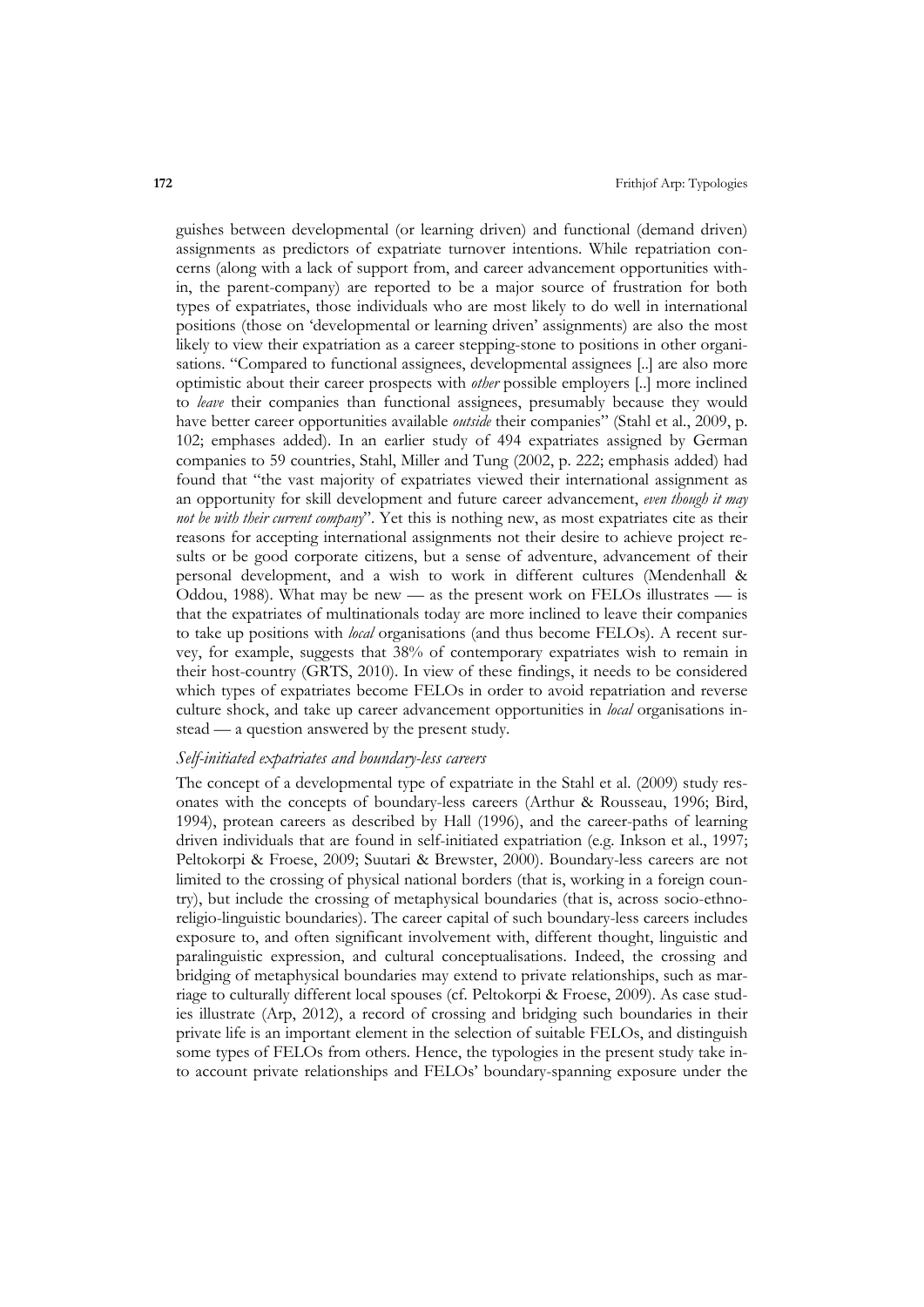headings of (a) being 'at home' in their host-country as well as (b) an ability to make use of their unique insider/outsider status.

The SIE concept exemplifies such notions of boundary-less and protean careers, and a typology of SIEs is provided by Suutari and Brewster (2000) from their study of Finnish engineering union members (a comparison of 147 SIEs and 301 organisational expatriates). Some SIEs in their sample work for local organisations, but primarily in nearby countries. Most work in European countries (69%), and only a minority on distant shores (North America 10%, Asia 13%, and others 8%). Hence, the defining criteria of the FELO phenomenon (work at executive level, in local organisations, and involving significant cultural distance) are largely absent in that study. The typology categorises (1) young opportunists travelling as tourists and working abroad, (2) job seekers primarily motivated by fear of unemployment at home, (3) middle-aged and international-minded officials in EU and UN organisations, (4) professionals that have decided to stay abroad longer or indefinitely, (5) professionals who repeatedly work abroad for different employers, and (6) trailing spouses of expatriates who have found work in the host-country. The authors note that category 4 includes respondents who have no plans to return to Finland, that there might be more such individuals in reality, and that "they might disappear altogether" (Suutari & Brewster, 2000, p. 432) from longitudinal research samples of expatriates. Indeed, additional SIE studies highlight that many SIEs enter into "longer-term unification with friends, spouses, or relatives" and that "a significant proportion of SIEs in Japan is reported to have local partners" (Peltokorpi & Froese, 2009, p. 1099 and p. 1104). This indicates that family- and private-life influences on the SIE phenomenon are probably underestimated, that the SIE construct is too loosely defined and that studies of SIEs, as mentioned earlier in the theoretical framework, sit at a crossroads between IHRM, sociology and migration-research (cf. Doherty et al., 2013). Importantly, the Suutari and Brewster (2000) typology also illustrates that the *type of organisation* providing the SIE workplace needs to be considered — a gap filled by the present study.

#### **Organisational typologies**

Based on work of Perlmutter (1969), the IHRM literature frequently categorises organisations as having ethno-, poly-, regio- or geo-centric hiring practices, and the present study's organisational typology partly utilises this broad categorisation. Caligiuri and Stroh (1995) establish empirically that non-ethnocentric management positively correlates with economic variables (return on capital, sales growth, return on equity, profit margin), and that ethnocentric management is significantly less successful. Nonethnocentric organisations benefit from an increased (global) talent pool, recruit the best managers for their needs, implement a genuinely strategic approach to their operations, and gain competitive advantage. Caligiuri and Stroh (1995) caution, however, that non-ethnocentric management is possible only within the economic, social, political and legal constraints of the country of operation. Pudelko and Harzing (2007), in turn, investigate HRM practices in the subsidiaries of American, Japanese and German companies and report that, increasingly, the deciding factor in appointments or promotions is merit and skill rather than ethnicity or nationality. However, such studies do not test HRM practices in the corporate headquarters, and American, Japanese or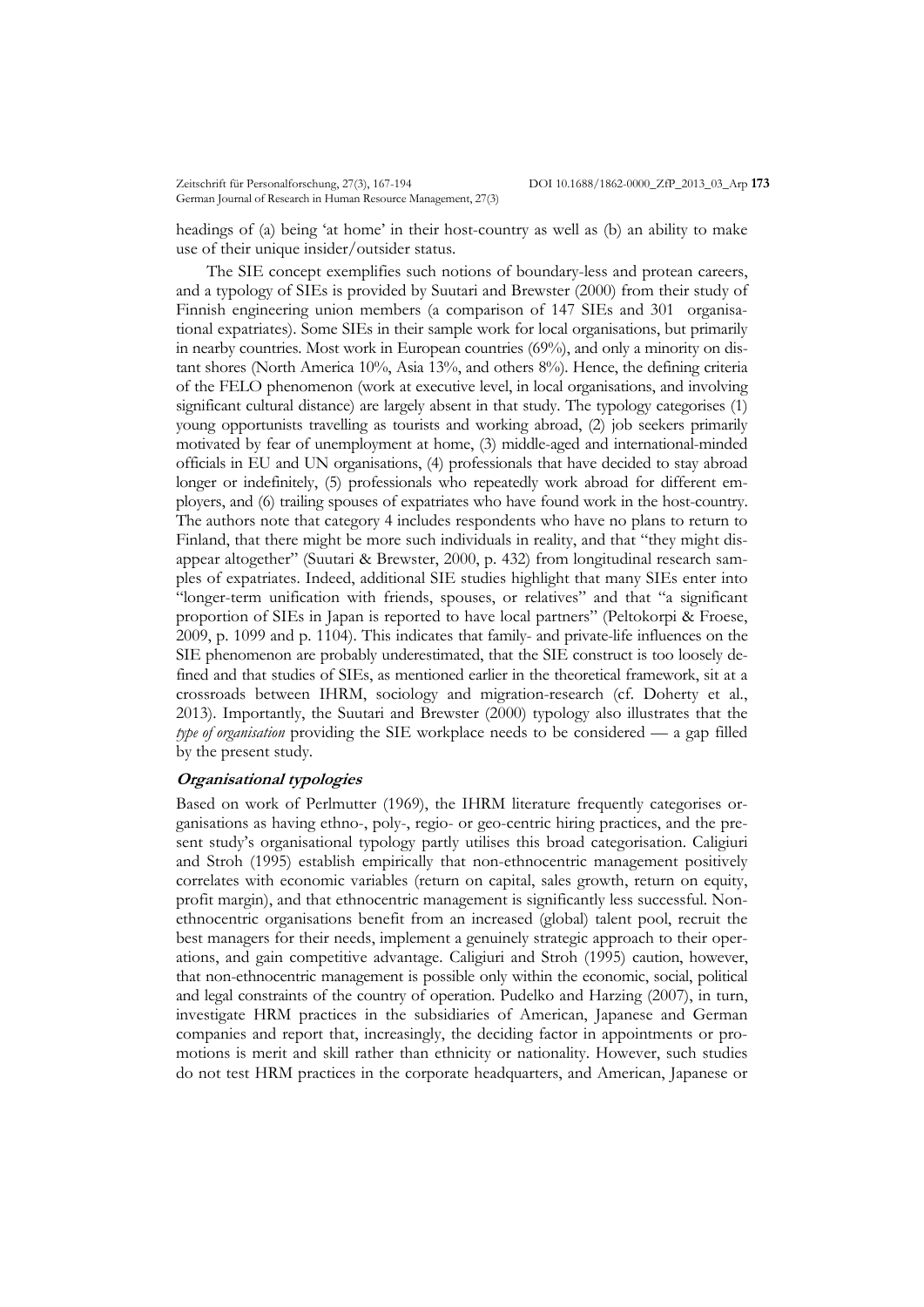German companies may not necessarily have a geocentric HRM approach there. Indeed, studies in developed economies demonstrate that foreigners are rare in the boardrooms of the overwhelming majority of organisations (e.g. Caligiuri, Lazarova, & Zehetbauer, 2004; Palmer & Varner, 2007; Staples, 2007, 2008). Until empirically investigated at headquarters level in additional countries, it may be assumed that the reasons for FELO appointments in those countries are as mundane as in countries already investigated (Arp, forthcoming 2013).

Other typologies (e.g. Adler & Gundersen, 2008) conceptualise a sequential progression of organisations from (1) a domestic phase where foreign activities are limited to the export of surpluses, via (2) a multi-domestic phase where activities include production and sales in several host countries, and expansion into new markets causes a great need for knowledge on target markets and cultures via (3) a multinational phase aiming for the standardisation of products and services, and foreign activities are used to achieve cost leadership, to a (4) global phase when worldwide sourcing is combined with adaptation to host-country needs. Prior to the present study it was conceivable that a similar sequential progression could be identified for local organisations appointing foreign executives from significantly different cultural backgrounds. However, although these distinct phases of organisational development were considered during fieldwork, the findings of the present study do not indicate these phases to be a clear part of the FELO workplace typology. Why FELO appointments may not be contingent on the internationalisation phase and market focus will be discussed below.

Further categorisations (e.g. Claessens, Djankov, & Lang, 2000) distinguish large, small or medium-sized firms, stock market-listed vs. privately-held, or familycontrolled vs. government-linked companies (GLCs). Small- and medium-sized organisations comprise a large percentage of organisations globally, and some are even described as 'born global' because of their globally-minded founders (Weerawardena, Mort, Liesch, & Knight, 2007). On the other hand, privately-held family companies are often brought down by an inability of family members to maintain, build on, and manage family empires once the founder is dead. For example, evidence from 93 of the largest family-run business groups in Thailand suggests that resources are funnelled out of family group firms when descendants take up key positions (Bertrand & Schoar, 2006). GLCs suffer from concentrated ownership and control, too. Claessens, Djankov and Lang (2000) find high levels of state-control in 2,980 stock-market listed Asian organisations, and Nowland (2008) reports that separation of ownership and control in large Asian non-financial organisations is associated with increased organisational performance and market value. In addition, Fraser, Zhang and Derashid (2006) analyse stock-market listed organisations over a ten year period and find that organisations with political patronage (especially the larger ones in their sample) carry more debt than others. Indeed, "the direct participation by government officials in the control of a large part of the corporate sector opens up the possibility of wide-spread conflicts between public and private interests of some individuals, leading to crony capitalism" (Claessens et al., 2000, p. 109). In view of the positive role that outsiders may have in separating ownership and control, FELO typologies must take into account the size of organisations, private or government ownership, and level of political patronage.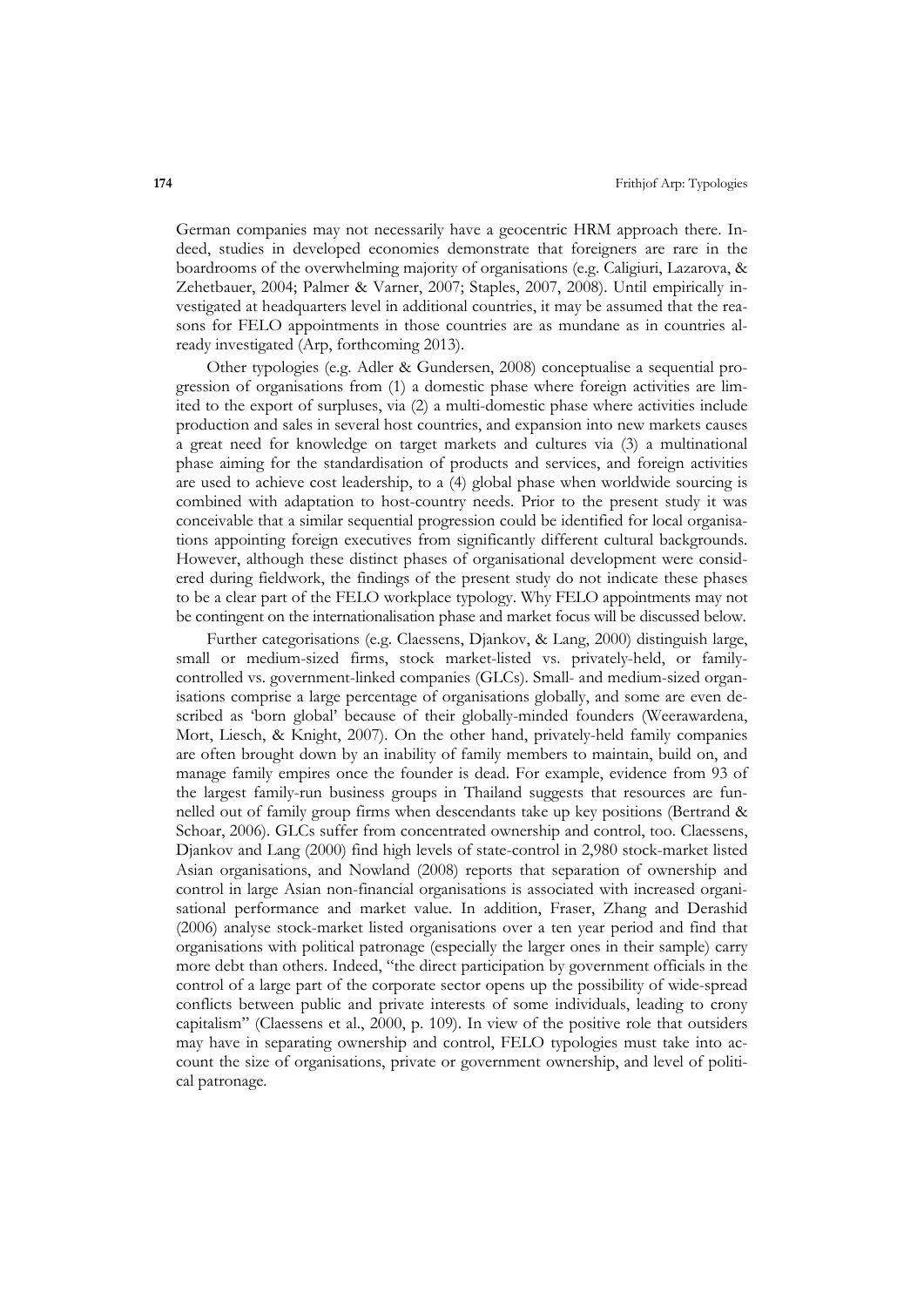## *Degree of internationalisation and the 'global mindset'*

Further typologies of organisations can be based on the degree of their internationalisation (DOI; see Sullivan, 1994), the mindset of their executive teams, and their levels of diversity and meritocracy. Various DOI measures have been developed, including quantitative measures (e.g., the number of foreign subsidiaries; foreign assets as percentage of total assets; foreign subsidiaries' sales as percentage of total sales; foreign employees as percentage of total employees; export sales as percentage of total sales), and attitudinal measures of the international experience of organisations' executive team (cumulative duration of executives' international assignments as percentage of the total years of work experience of the team; geographic dispersion of international operations across cultural zones) (Sullivan, 1994).

A number of studies have found links between such measures and organisational performance (e.g. Carpenter & Fredrickson, 2001; Daily, Certo, & Dalton, 2000). This has lead to the notion of a 'global mindset' — the cumulative cognitive abilities and outlook of an organisation's executive team (Levy, Beechler, Taylor, & Boyacigiller, 2007). Teams with a global mindset are "more tolerant of other peoples and cultures, consider cultural diversity an asset, thrive on ambiguity, balance contradictory forces, and rethink boundaries" (Kedia & Mukherji, 1999, p. 236). Tihanyi, Ellstrand, Daily and Dalton (2000), for example, find that top management teams (TMTs) with members who have international experience are associated with greater organisational levels of international diversification. Their findings further indicate that an education that provides significant opportunities to interact with students from other countries may facilitate the appreciation of other cultures, reducing some of the uncertainty associated with international business ventures. Accordingly, Mobley and Weldon (2006 p. 297) summarise that the "transformation to a global mindset comes not from home country leadership challenges but from experience in other cultures". Finally, Nummela, Saarenketo and Puumalainen (2004) report a significant positive correlation between the global mindset of executive teams and financial measures of organisational performance (including a larger percentage of revenues from foreign markets, and significantly more foreign business partners and customers). Therefore, to address RQ2 (What types of local organisations appoint foreign executives?), the organisational typology presented here considers the concepts of DOI and 'global mindset'. It takes into account the international work experience and education abroad of executive teams in local organisations. Large and small organisations, as well as their ownership structure and control are viewed in that context.

#### **Methods**

Data from in-depth interviews conducted in and around Kuala Lumpur from 27<sup>th</sup> April to 23rd September 2009 with 46 foreign executives and 25 local peers in organisations founded and headquartered in Malaysia are analysed. The two sample groups, representing individual and organisational perspectives, work for some of the largest companies listed on the Kuala Lumpur Stock Exchange, GLCs, as well as privately held small- and medium-sized enterprises (SMEs) in a wide range of manufacturing and service industries.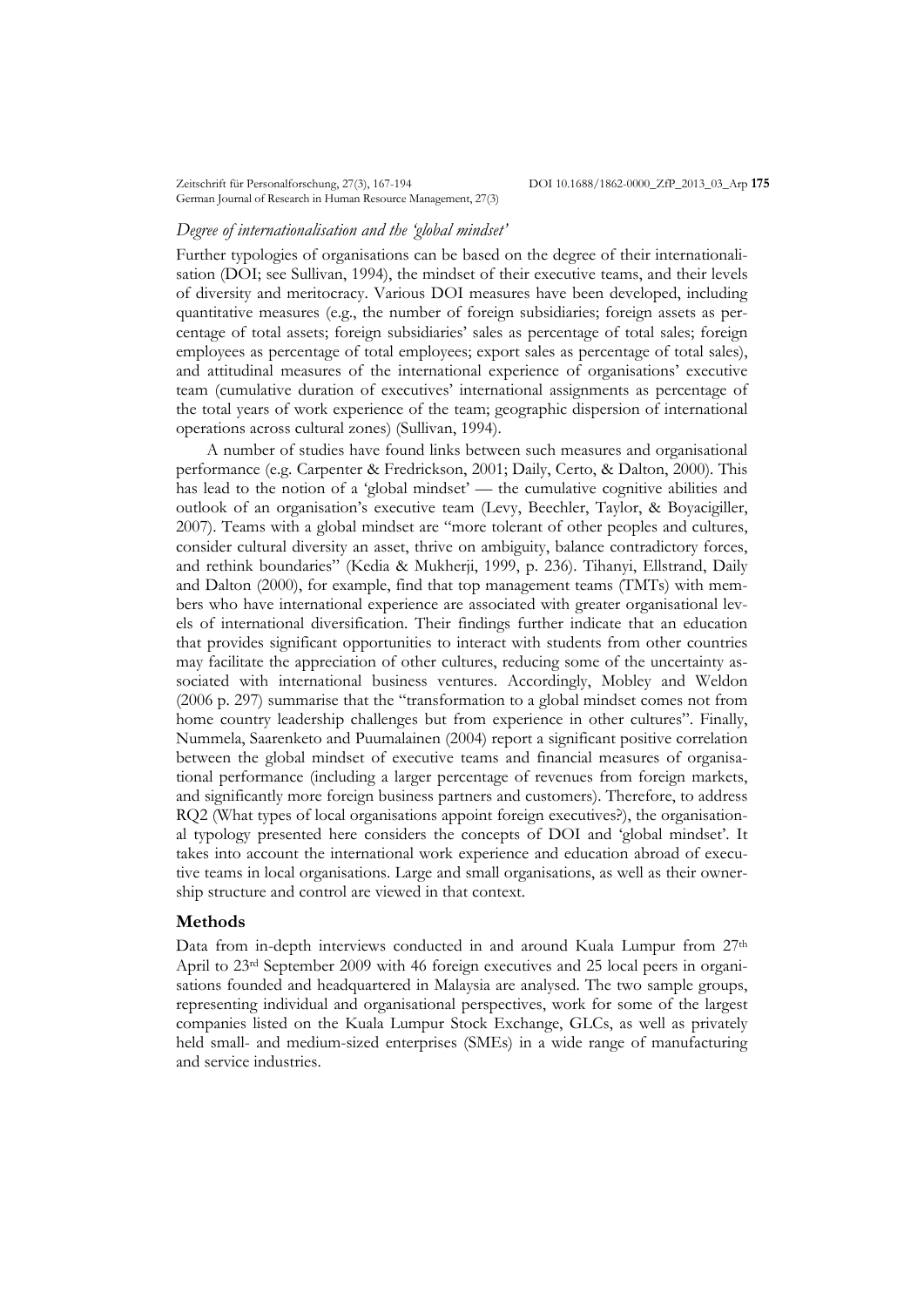## *Data collection*

Interviews commenced with the collection of socio-biographical data including age, education, number of years in the organisation and host-country. The interviews then moved to broad, open-ended questions about the FELO positions and their role in the organisation. FELO interviewees were invited to elaborate on their careers, employers, how they came to the host-country and the position that they were working in, and what they did in that position. Equivalent questions about the foreign executives and the local organisations were asked of LOCALs, and probing questions were asked whenever appropriate to extract further explanations. Comparisons to other individuals and organisations were welcomed. As advocated by Minichiello et al. (2008), the wording and ordering of interview questions was flexible as the absence of specific information on the FELO phenomenon in the literature did not permit a rigidly structured interview instrument (cf. Crabtree & Miller, 1999).

#### *Data analysis*

Interview recordings were transcribed, analyzed and coded into themes in NVIVO (version 8) software. Following the immersion / crystallisation approach described by Crabtree and Miller (1999), the coding and data analysis process started with free nodes that referred to differences between individuals and descriptions of local organisations. These free nodes were gradually sorted into a more hierarchical tree node structure (Richards, 2005). In addition, quasi-Boolean operations were employed on the coded data to construct intersections of nodes within NVIVO. The Boolean operations can then be interpreted as a typology category (for examples of node intersections and results, see Table 1). The data are presented here in the form of tables describing the categories of individuals and organisations and examples of verbatim quotes. Nodes in the verbatim quotes are given in **bold italics** to indicate the coding and sub-coding process.

It became apparent relatively early during the data collection that there are distinct categories of FELOs and local organisations. Verbatim comments, such as the following, clearly categorise two types of FELOs, using previous position and marriage to local spouses as distinguishing characteristics:

There is also **that other group** of expatriates [FELOs] who actually worked here [for MNOs], and a number of them hold very senior positions [..] Most of them are CEOs of the company. Now, when you reach that level, you're almost reaching retirement age, right? [..] They got used to the life here [..], and **when they finish their contract**, they work for local organisations. Now, **this category** of people **has nothing to do with** that [FELO] who is . . . **that married a Malaysian***.* (LOCAL#9; three coding nodes used for differentiation; two nodes used to describe these differentiations)

In addition, frequent interview comments describe distinct types of local organisations appointing FELOs, and being successful or less successful in leveraging these FELO workplaces for business success. These descriptions include references to 'ethnic' categorisations that often preoccupy Malaysians (ostensibly, Chinese family businesses vs. Malay or Indian companies), and the frequency of such comments is taken into account in the organisational typology. Wherever possible, the organisational typology takes into account extant typologies in the literature, such as stock market-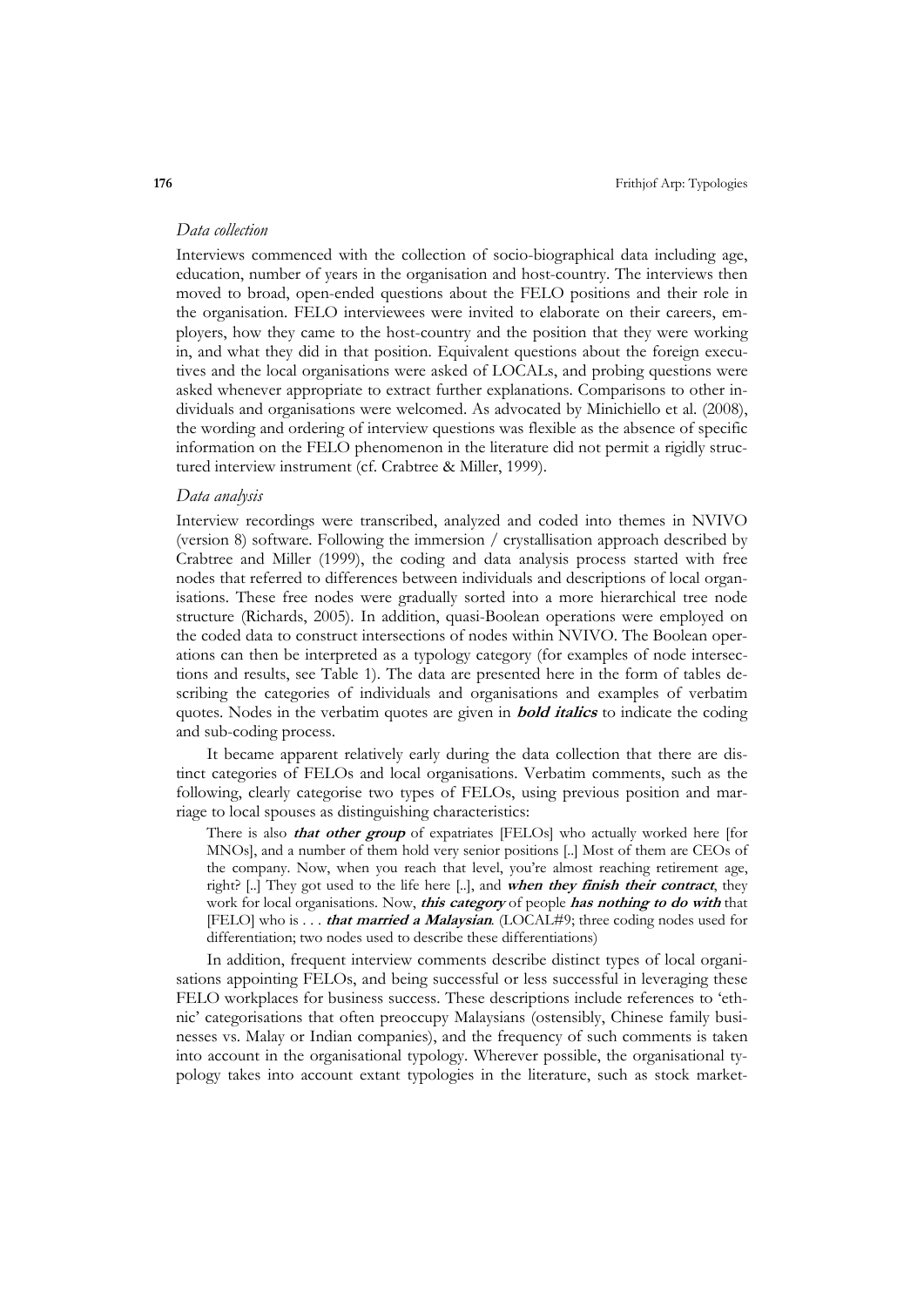Zeitschrift für Personalforschung, 27(3), 167-194 DOI 10.1688/1862-0000\_ZfP\_2013\_03\_Arp **177**  German Journal of Research in Human Resource Management, 27(3)

listed vs. privately-held, staff diversity and DOI, or small to medium-sized (SMEs) vs. government-controlled (GLCs) organisations.

The robustness and reliability of the typologies is further strengthened by longitudinal data collected during fieldwork in Malaysia in November 2010 and April to June 2012, as well as comparisons with cases in other countries. The comparisons suggest the applicability of FELO typologies in other settings and similarities include the initial reasons for appointments, perceptions about the foreignness and unique insider/outsider status of FELOs, the increased ability of FELOs to manage change and address neglected issues, as well as their perceived or actual lack of bias as relative outsiders (Arp, forthcoming 2013).

## **Findings**

## **Typology of FELOs**

Five key characteristics of FELOs are noted most by interviewees, and are utilised to distinguish between typology categories. These are FELOs' (a) tenure in the local organisation (b) income level, (c) nationality of spouses, and (d) the level of host-country integration. A further element, (e) the ability of FELOs to make use of their unique insider/outsider status, is extracted from longer interview passages and anecdotes that require topical and analytical coding, rather than descriptive coding (see Richards, 2005). A non-numeric illustration of the relative likelihood of the five key characteristics for each type of FELO is shown in Figure 1.

#### **Figure 1: Key typology characteristics**

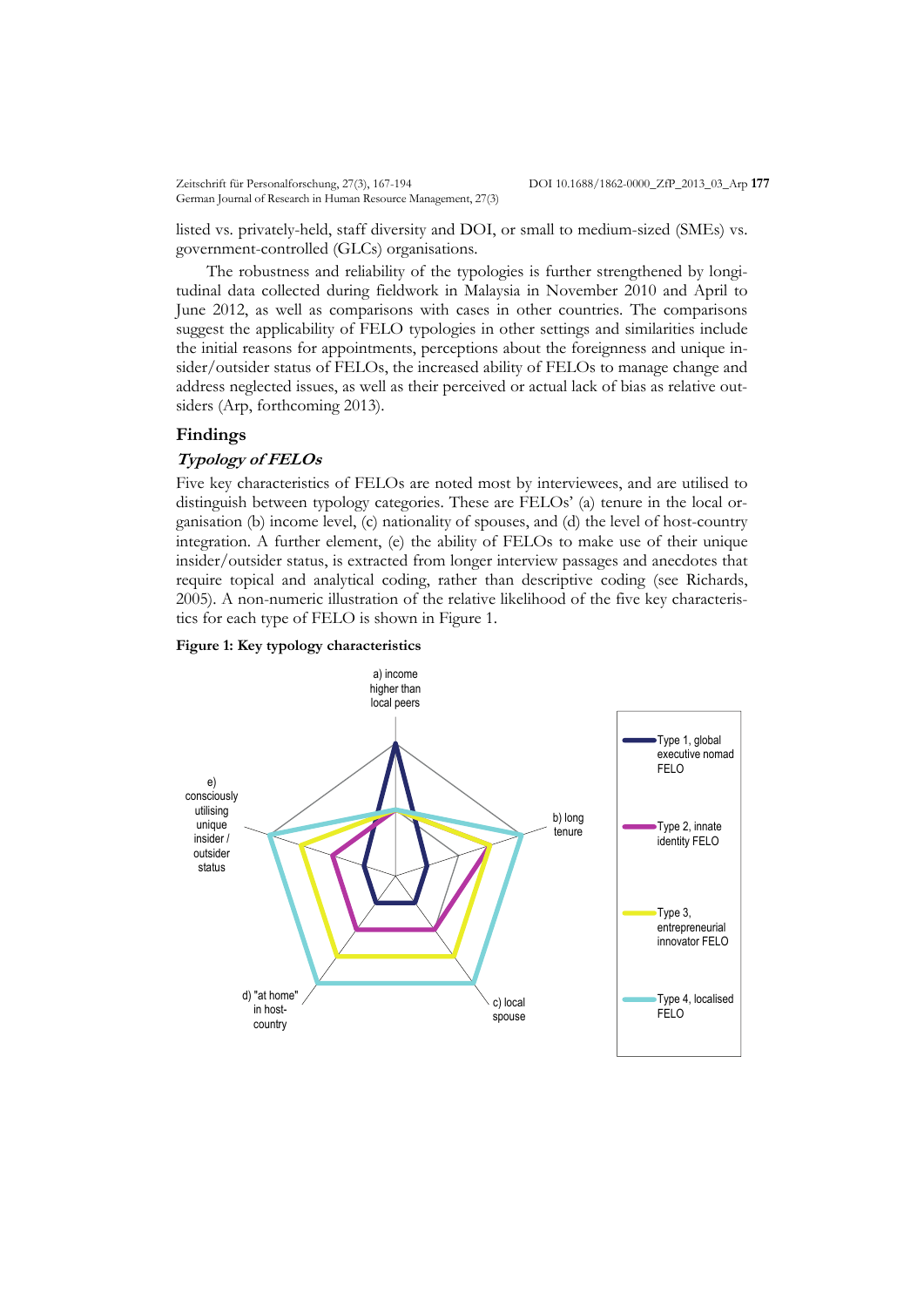It represents in graphic form the commonalities as well as differences among FELO categories. For example, the likelihood of Type 1 FELOs having a higher income level than their local peers is greater than for Type 2, 3 and 4 FELOs. The ability to leverage their unique insider/outsider status is likely to be different for each type of FELO.

More nuanced distinctions between the four different types of FELOs are explicated in the following segments.

#### *Type 1: Global executive nomad FELOs*

These FELOs get appointed for specific expertise and hard skills, with a view to be replaced by local successors. Their (a) tenure in the local organisation is therefore limited from the outset. Frequently, younger Type 1 FELOs without previous work experience in the host-country are 'headhunted' by international executive search firms while some older ones have been expatriates in their host-country and prefer not to repatriate to their country-of-origin. These FELOs have (b) higher incomes than their local peers, sometimes on par with MNO-expatriates but often without the fringe benefits of the 'expatriate package' (e.g. housing and school fee allowances). If married, their (c) spouses typically come from the same country-of-origin and their social support network is usually limited to their foreign family and expatriates or other FELOs. Local colleagues primarily perceive these FELOs as outsiders (d) and the behavioural adaptation of these FELOs (e.g. linguistic variation to host-country norms) is deliberate, conscious, limited to a specific purpose, and to obtaining a desired outcome — to 'get something done'. The ability of Type 1 FELOs to develop, and make use of, their unique insider/outsider status (e) is limited.

Type 1 FELOs enjoy only a 'limited welcome', as local organisations would rather fill their positions with host-country nationals. FELOs are aware of this and 'sit on packed suitcases' (that is, they do not make a sustained effort to engage with local people and society). These FELOs mostly bridge foreign vs. host-country boundaries, rather than boundaries between host-country groups. Some Type 1 FELOs say: "I don't even have a bank account here" (FELO#4) and "tomorrow home could be Beijing" (FELO#13), and such comments were used to code low levels of involvement for label (d) 'at home' in the host-country. Local interviewees use the term 'expat' (rather than other descriptions) more frequently for this type than for the remaining FELOs. Type 1 FELOs are also the most visible in business media reports and appointments (as well as departures) may produce headlines.

It must be clearly understood that the difference between Type 1 and other types of FELOs *does not* lie in their income level, organisational and host-country tenure alone. Rather, the difference is due to the *nature* of their appointment. As these FELOs are aware of their limited welcome and the 'graduation ceremony' desired for their local successor, they are unlikely to contribute more than the expertise for which they are appointed. Psychologically, their situation does not allow Type 1 FELOs to integrate socially and develop significant levels of commitment to their host-country and employer. In a sense, this is the type of FELO produced by organisational and external constraints in many countries. The organisational focus on temporary engagements and succession plans as well as restrictive work permit procedures severely restricts the occurrence of all other types of FELOs. What local organisations obtain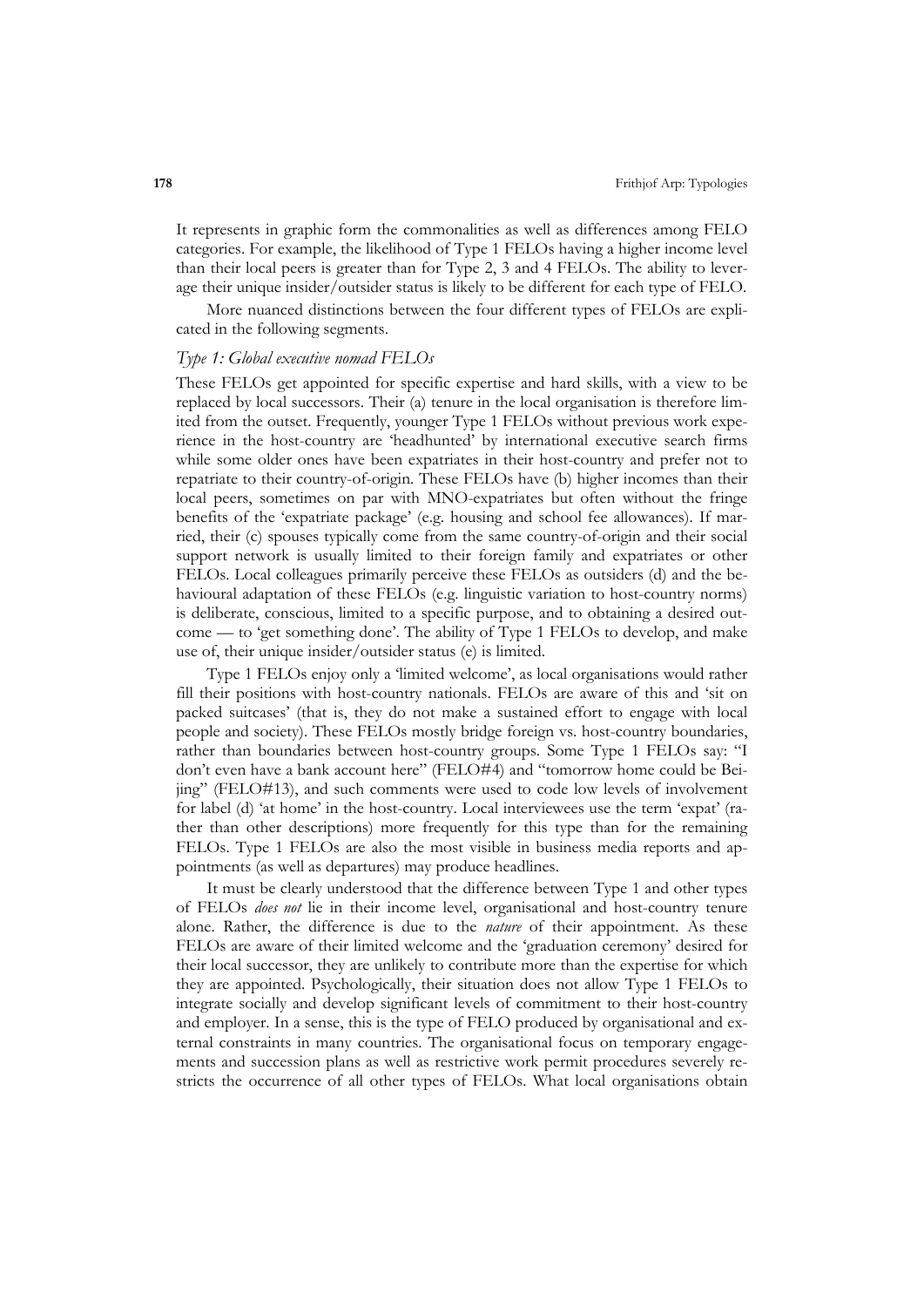from Type 1 FELOs is (at best) the desired expertise for a period of time, but little else. Latent soft skills may be underutilised. In terms of diversity, some Type 1 FELOs probably *may* have a small developmental impact, in that one of their attitudinal or personality characteristics *might* happen to impress and inspire local colleagues. Other than this miniscule influence, akin to meeting *any* foreigner with a different perspective *anywhere*, host-country organisations and society do not gain much from such FELO workplaces. In sum, this type of FELO can be seen as part of a global competition for international executive expertise, and the primary distinction between them and traditional expatriates is the local employer. As one participant summarises:

They have been able to negotiate **terms which are pretty much on par with expatriates**. [..] And in fact **that's what mostly they are:** they are expatriates who are working for a local company rather than a foreign company. And many of them **behave that way**. But **they are there because of expertise**. (FELO#8; coding nodes describe similarity to classic expatriates, indicate level of behavioural adaptation and causality of appointment)

## *Type 2: Innate identity FELOs*

FELOs in this small category have innate characteristics that HCNs are — and will always be — unable to acquire. Type 2 FELOs are found in industries that require specific expertise inherent in, or generally associated with, a particular national, cultural or educational background. The objective is the replication of products or services available in other countries. The ability of these FELOs to 'portray and represent' their country-of-origin and the goods or services associated with it, or to speak a particular language and understand all its associated cultural nuances, combines with a need within local organisations to portray a foreign image or for high-level, nuancerich negotiation and interpretation of sensitive issues in a particular language. For example, a country's requirement to provide Islam-compliant versions of goods or services that are associated mostly with *'haram'* (that is, forbidden by Islamic law) versions of that same product or service creates unique niches for FELOs who can straddle this particular divide:

I think the main criteria were that I spoke [language deleted] and **I was there at that time**. (FELO#16; coding node indicates rarity and availability of innate characteristics inherent in linguistic, national and cultural background)

The selection is limited; there are not so many [details deleted] around. So **the supply is limited**. (FELO#20; coding node indicates rarity; causality for appointment are innate characteristics inherent in national and cultural background)

The (a) tenure of Type 2 FELOs is limited to periods in which these innate characteristics are required in the local organisation, and their (b) incomes are reported to be in line with, or only slightly higher than, local peers. Lack of widespread demand for the specific identity or expertise narrows employment opportunities and gives local organisations a strong negotiation position. FELOs of this type have typically come to the host-country for coincidental reasons rather than on expatriate assignments. Local spouses (c) can be part of the coincidental reasons why these FELOs are in the hostcountry but do not explain FELO tenure, as Type 2 FELOs depend on their innate characteristics rather than host-country integration or cross-cultural skills. Hostcountry integration (d) is not a relevant element as Type 2 FELOs depend on their 'different-ness' rather than on integration. Type 2 FELOs with local spouses and at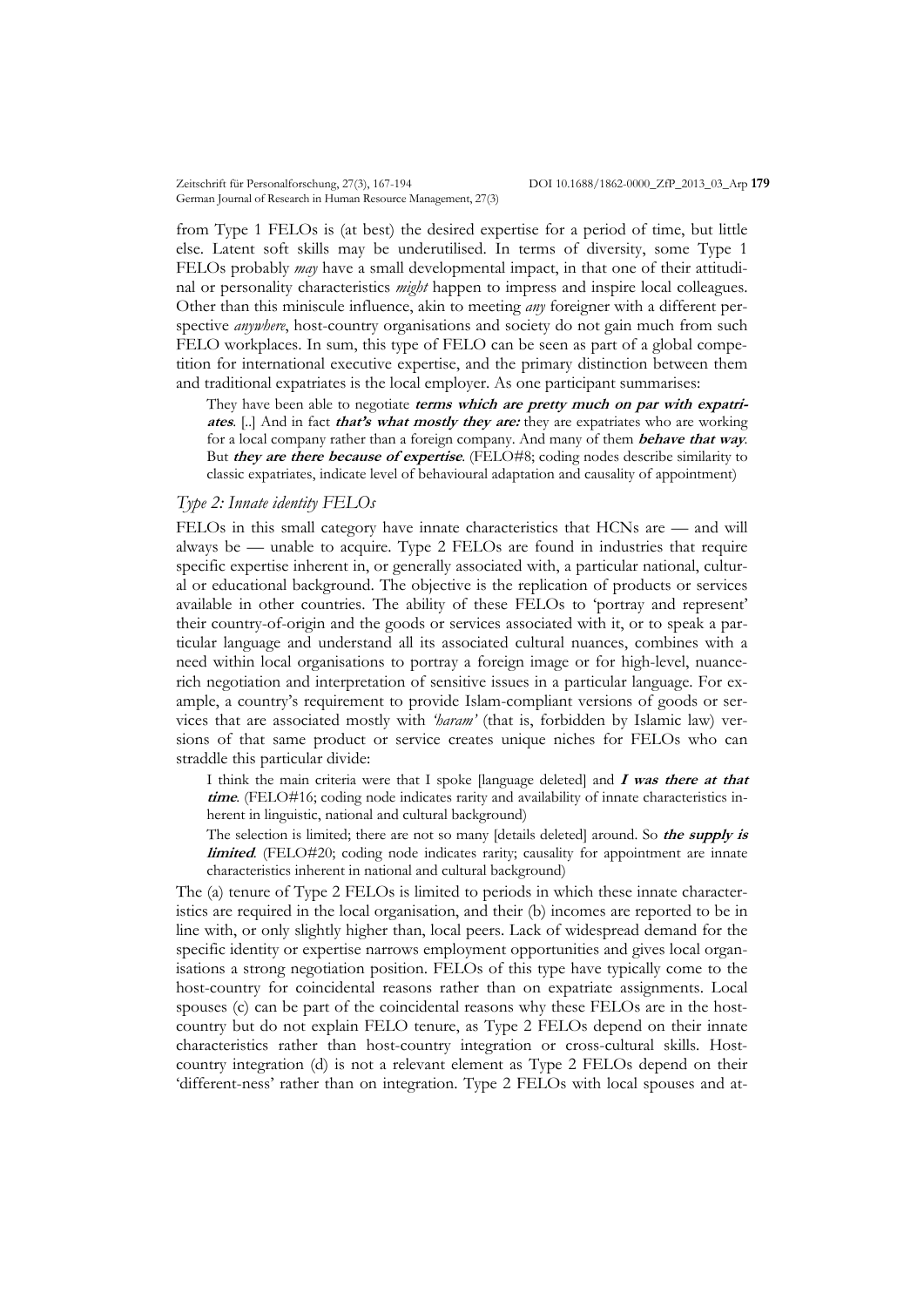tendant higher level of host-country integration are likely to develop the ability to leverage their unique insider/outsider status (e) in negotiations and relationships with local employers.

### *Type 3: Entrepreneurial innovator FELOs*

These FELOs have typically come to their host-country on expatriate assignments or were appointed by local organisations on a project, consulting, or temporary contract basis. During that initial period, Type 3 FELOs have become closely involved with local business or social acquaintances, discovering new business opportunities. In contrast to Type 2 FELOs, such opportunities do not depend on innate expertise and the replication of products and services of other countries, but on the ability to translate a foreign concept into genuine innovation in the host-country context:

Within two or three years I took over, I had to put some money in. So, **I had to risk it**, I had to . . . (FELO#20; coding node describes entrepreneurial opportunity)

I think it was probably **much easier here** than in [my country-of-origin] [..]. And **to**  *make it successful* is also much easier here than [in my country-of-origin]. (FELO#24; coding node indicates opportunity and talent for innovation)

You know, *they came originally for various reasons*; some of them came through, erm, they were posted here by multinational companies, but then **decided to stay on** [..]. So, yeah, definitely **there is a commitment, personal commitment**; there's **often a financial**  *commitment* because they, you know, *invest in businesses* and . . . property ownership, *family connections* [..] I mean, they, they . . . you know: *they care about Malaysia* [..] they feel part of the, erm, you know **the social fabric of the nation**. So, definitely **there's a huge difference between them and the typical expat** that comes to Malaysia. (LO-CAL#16; coding nodes indicate differences to other types of FELOs, describe levels and forms of host-country involvement as well as entrepreneurial innovation)

Their (a) long tenure and host-country experience causes Type 3 FELOs to unconsciously adapt cross-culturally in their private lives. Type 3 FELOs often are — or are treated as — partners, shareholders or co-owners in the organisations for which they work. In conglomerates, they are typically CEO of the division they co-founded. Accordingly, their (b) income level is typically on par with their local peers and dependent on the organisation's business success. That includes cases where FELO incomes are lower than that of local executives in comparable organisations. Frequently, local spouses (c) are part of the reason why these FELOs choose to live and work in their host-country; they typically were instrumental in these FELOs' ability to understand the host-country context, discover entrepreneurial opportunities, and deal with external constraints. Often, but not necessarily, local spouses or their families are associated with the entrepreneurial business venture. Type 3 FELOs may not have become 'entrepreneurial innovators' in their country-of-origin; interview comments suggest that host-country exposure, the opportunity to be different, and to do things differently, triggers this innovative ability. Their ability to innovate is based on a thorough understanding of, and integration with, the host-country environment (d). At work, their innovator role often requires them to consciously and deliberately behave in an un-adapted manner, and to make use of their (e) unique insider/outsider status.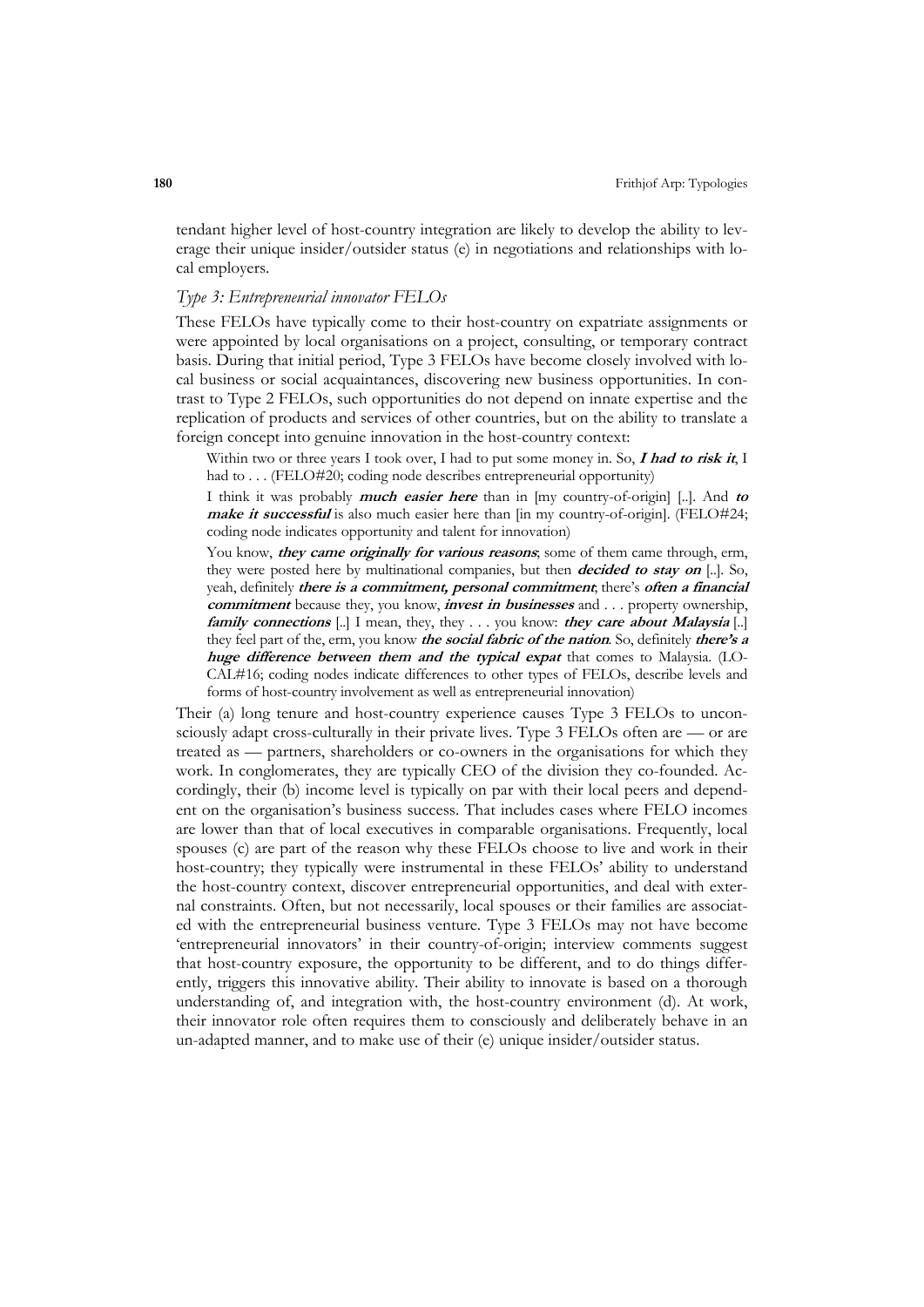## *Type 4: Localised FELOs*

These FELOs have typically moved from an initial expatriate assignment through several positions with local organisations, often with advisory or consulting roles as intermediate steps. Periods as Type 1, 2 and/or 3 FELOs may be part of their career history. In addition, Type 4 FELOs are frequently involved with host-country industry associations, local societies and charities. Their expertise primarily consists of an outsider's perspective on international business, combined with an insider's understanding of the local environment, soft skills predominantly acquired and honed locally, and the ability to bridge national boundaries as well as those between host-country groups.

Type 4 FELOs have (a) very long host-country experience and tenure in local organisations, and are different from migrants or permanent residents primarily due to restrictive immigration regulations and practices of their host-country. Southeast Asian countries very rarely grant permanent residence or dual citizenship and in the case of Malaysia, these restrictions have been acknowledged in a recent report: *"The government and private sector must work together to improve the conditions that are driving Malaysian and expatriate talent to locate abroad."* [..] *"There needs to be a build-up of a critical mass of skilled professionals through simpler work permit and immigration procedures"*, and *"a key consideration [..] is the offer of permanent residence to these"* (NEAC, 2010, p. 125). Type 4 FELOs have frequently accepted (b) lower levels of income than in their country-of-origin, other countries, or as expatriates in subsidiaries of foreign multinationals. Their income levels have typically moved through several stages from expatriate assignment level, via quasi-expatriate pay on a consulting or contract-basis, probably through periods with less income than local peers, to ultimately be in line with their local executive peers. Type 4 FELOs are well integrated with local society through (c) local marriages, family and friendship ties. However, these social ties are not necessarily the causal element for their continued presence in the host-country. Instead, social ties including marriage and family appear to be the result and reflection of significant personal interest of these FELOs in their host-country and its people. Due to this (d) significant level of host-country integration, Type 4 FELOs are largely perceived by their peers to be part of their host-country society encapsulated by the frequently used term 'localised'. Foreign couples (that is, FELOs with life-partners who are *not* local) would not be perceived as 'localised', even after many years of host-country presence. Type 4 FELOs make use of their unique insider/outsider status in their private as well as their work life, and have developed a 'third-culture-ness' — a unique supranational stance on socio-economic issues combined with deep understanding of, and emotional involvement with, their host-country environment. Type 4 FELOs compensate their frustration, anxiety and anger about negative aspects of their host-country with high levels of idealistic commitment. As participants summarise:

**The others are here to stay**, you know, [..]— some of them are **more Malaysian than Malaysians**. Yeah, so **there is a difference***.* (LOCAL#12; coding nodes describe differences to other types of FELOs)

It's not myself; it's *other people that I meet, they say*: "Ah, you are local" [..] But I couldn't tell you what I've done to make them say it. (FELO#10; coding node indicates difference to other types of FELOs)

Table 1 provides a side-by-side comparison of the different types of FELOs.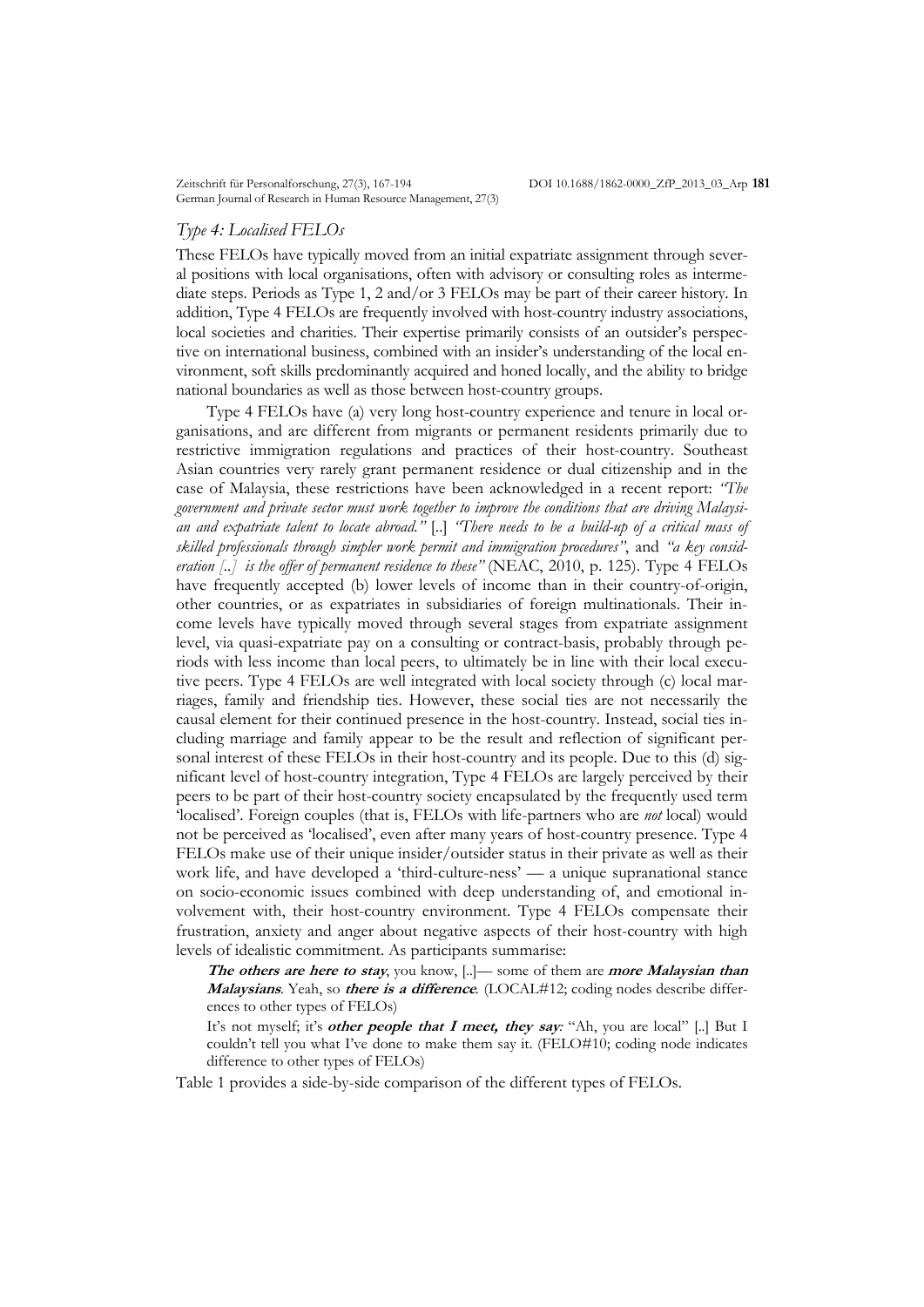|                                                                                         | Type 1<br><b>Global Executive</b><br><b>Nomad FELO</b>                                                                                                                               | Type 2<br>Innate Identity FELO                                                                                                       | Type 3<br>Entrepreneurial<br><b>Innovator FELO</b>                                                                                      | Type 4<br><b>Localised FELO</b>                                                                                                            |
|-----------------------------------------------------------------------------------------|--------------------------------------------------------------------------------------------------------------------------------------------------------------------------------------|--------------------------------------------------------------------------------------------------------------------------------------|-----------------------------------------------------------------------------------------------------------------------------------------|--------------------------------------------------------------------------------------------------------------------------------------------|
| <b>Causality</b>                                                                        | FELOs' expertise ac-<br>quired abroad; needed<br>in host-country                                                                                                                     | FELOs' innate charac-<br>teristics inherent in lin-<br>quistic, national or cul-<br>tural background                                 | FELOs' latent talent for<br>innovation finds nurture<br>and opportunity in the<br>host-country                                          | FELOs' soft skills and<br>commitment acquired in<br>the host-country;<br>coincidence                                                       |
| Aggregated typifying<br>comments from FELOs                                             | "I know my welcome<br>here is limited; once<br>they find a local with my<br>expertise / once l've<br>trained a successor, I'm<br>out"                                                | "A local simply cannot<br>do what I do because<br>they do not have my<br>unique background"                                          | "This country gives me<br>the opportunity to do<br>what I want to do, and to<br>be what I want to be"                                   | "I came here due to<br>happenstance; I will stay<br>here because I want to<br>contribute to this coun-<br>try; my life-partner is<br>here" |
| <b>Aggregated typifying</b><br>comments from<br><b>LOCALs</b>                           | "This foreigner is an in-<br>ternationally recognized<br>expert in this field"                                                                                                       | "For this position, you<br>simply must have a for-<br>eigner of that nationality"                                                    | "That foreigner made it<br>happen here"                                                                                                 | "That foreigner is com-<br>pletely 'localised' and<br>one of us"                                                                           |
| Tenure in the local<br>organisation:<br>see characteristic (a)                          | short                                                                                                                                                                                | medium; on project con-<br>tract basis for some<br>Type 2 FELOs                                                                      | medium                                                                                                                                  | very long                                                                                                                                  |
| Income level:<br>see characteristic (b)                                                 | higher than local peers                                                                                                                                                              | in line with local peers                                                                                                             | in line with, sometimes<br>lower than, local peers                                                                                      | in line with local peers                                                                                                                   |
| Remarks made to the<br>effect that 'this<br>country is home';<br>see characteristic (d) | No                                                                                                                                                                                   | Yes; conditional on de-<br>mand not changing<br>fundamentally for the<br>unmatchable skills or<br>identity                           | Yes: but conditional on<br>business environment<br>not changing<br>fundamentally                                                        | Yes; conditional, if at all,<br>on immigration rules and<br>socio-political<br>circumstances                                               |
| Level of host-country<br>integration; also see<br>characteristic (d)                    | similar to expatriates                                                                                                                                                               | irrelevant                                                                                                                           | medium                                                                                                                                  | high                                                                                                                                       |
| Nature of behavioural<br>adaptation;<br>see characteristic (e)                          | deliberate and con-<br>scious adaptation                                                                                                                                             | unconscious adaptation                                                                                                               | privately = unconscious;<br>at work = conscious;<br>often deliberately<br>un-adapted                                                    | unconscious: on occa-<br>sion deliberately<br>un-adapted; 'third-<br>cultureness'                                                          |
| Impact on host-<br>country                                                              | Limited to 'knowledge<br>transfer'                                                                                                                                                   | Very little; mere 'service<br>provider' role                                                                                         | High economic impact;<br>limited societal impact                                                                                        | High economic and so-<br>cietal impact                                                                                                     |
| Local spouse; see<br>characteristic (c)                                                 | No                                                                                                                                                                                   | irrelevant                                                                                                                           | Yes; sometimes affiliat-<br>ed with the business or<br>in the same organisation                                                         | Yes; unlikely to ever be<br>considered 'localised'<br>without local spouse                                                                 |
| <b>Exposure to public</b><br>scrutiny                                                   | High; appointment and<br>departure often subject<br>to controversy and<br>media interest                                                                                             | Medium: due to innate-<br>ness / inherentness of<br>role                                                                             | Medium; uncontroversial<br>due to obvious<br>contribution                                                                               | Low; uncontroversial<br>due to long tenure and<br>'working behind the<br>scenes'                                                           |
| Constraints on occur-<br>rence in host-country                                          | No; affiliation matches<br>immigration policy objec-<br>tives. Limited tenure typ-<br>ically causes (a) low<br>level of integration, and<br>(b) low effectiveness of<br>appointments | Yes; organisational and<br>external constraints<br>(immigration regulations)                                                         | Yes; external (but not<br>organisational) con-<br>straints cause difficulties<br>(primarily a lack of<br>permanent residence<br>status) | Yes; initial organisational<br>and persistent external<br>constraints including the<br>lack of permanent<br>residence status               |
| Frequency in this<br>study                                                              | 13                                                                                                                                                                                   | 3                                                                                                                                    | 17                                                                                                                                      | 13                                                                                                                                         |
|                                                                                         |                                                                                                                                                                                      | Frequencies result from quasi-Boolean operations on the coded data. Boolean operations employ logic operators such as AND, NAND (not |                                                                                                                                         |                                                                                                                                            |

**Table 1: Typology of FELOs** 

Frequencies result from quasi-Boolean operations on the coded data. Boolean operations employ logic operators such as AND, NAND (not and), OR and NOR (not or) to combine characteristics. With Boolean searches, constructed intersections of nodes can be created. Examples:

a) FELOs who say that 'this is home' AND that their social network primarily consists of their local spouse, family, and local friends AND that they feel estranged from their country-of-origin AND that they are 'not here for the money', AND where these com-ments are triangulated by comments from LOCALs

b) FELOs who say that they are appointed primarily for their specific knowledge and expertise NAND that they are 'not here for the money' NAND that 'this is home' AND where FELOs are referred to by LOCALS as e.g. 'local expat' rather than 'localised' The Boolean operations can then be interpreted as a typology category, which for the two examples above would be (a) Type 4 Localised FELO, and (b) Type 1 Global executive nomad FELO respectively.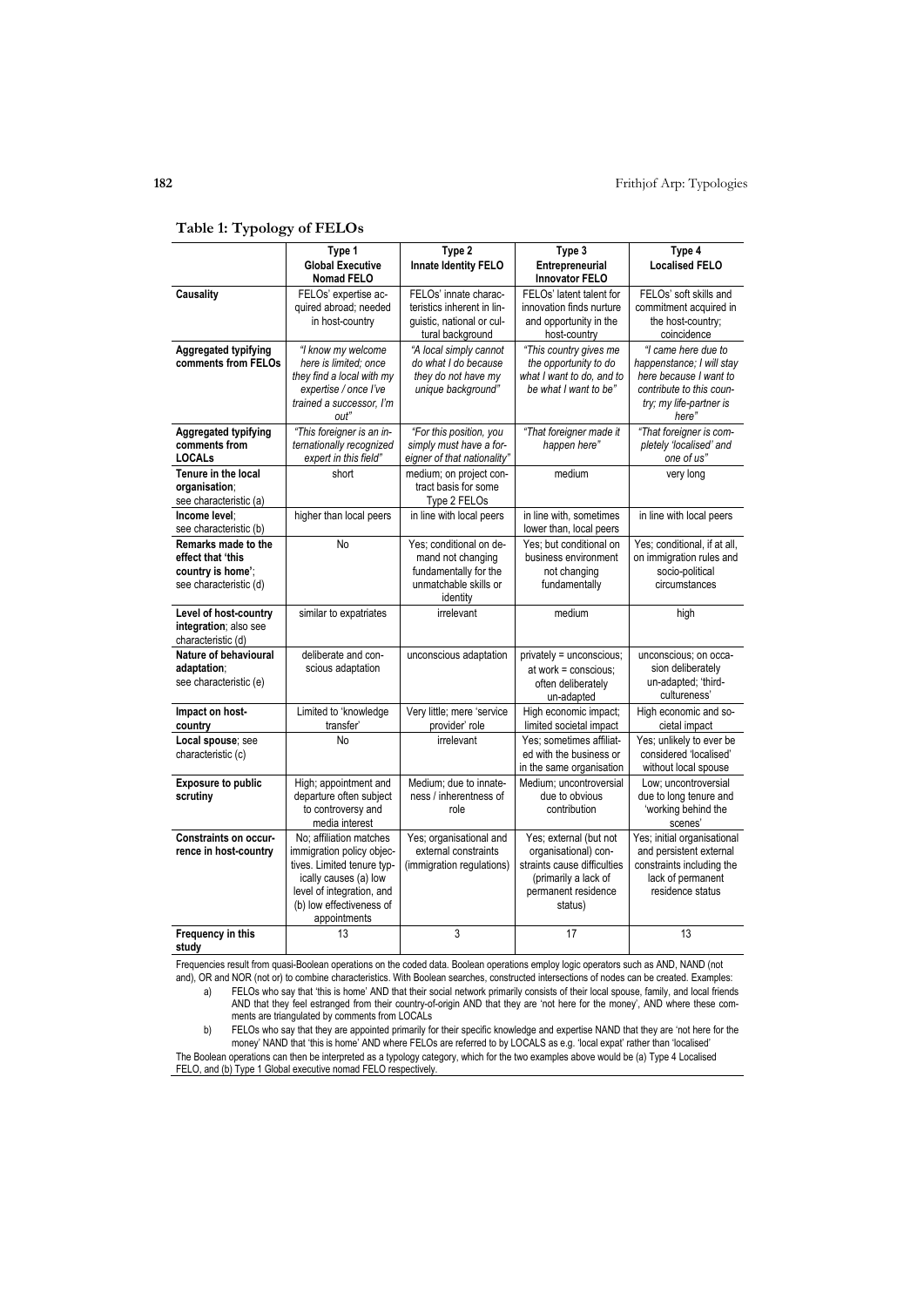#### *Typology of local organisations*

Various interviewee comments, mostly from LOCAL participants, distinguish between different types of local organisations, assess their relative likelihood of appointing FELOs, theorise about reasons for such appointments, and attempt predictions of the likely outcome:

I can't speak for others, but I think, for those Malaysian companies who are **open to this type of concept** {i.e. FELOs}, you can see them growing by leaps and bounds. **There's a growth**; as against the **Malaysian 'Chinaman' companies** who don't believe in expertise but believe only in themselves. **I can see the distinct difference** between the ways **these companies will be able to grow**. (LOCAL#6; coding nodes indicate differences to other local organisations, provide descriptive details about the type of organisation and the mindset of their management teams)

Such comments are analysed for the typology detailed below. Key characteristics distinguished are the (a) form of ownership, control, and management, (b) size and type of organisation, and (c) motivation for FELO appointments, underlying hiring strategy and prevalent attitude to members of out-groups in these organisations. More comments are made about organisations least likely to appoint FELOs than comments that describe the specifics of organisations that do appoint FELOs. This may reflect the rarity of the FELO phenomenon and the survivorship bias in the study's sample. Participants probably find it easy to explain the exceptional nature of their own organisations through comments about the many other organisations that are less likely to appoint FELOs. Overall, the organisational typology broadly mirrors other forms of diversity (e.g. gender, ethnicity). As one interviewee explains:

If an organisation recognises **the importance of diversity**, then that often also translates to **their openness to also hiring an expatriate** [FELO]. Because **if they're so reclusive and conservative** *—* whether it's just male-dominated or Malay-dominated — then **that openness is not quite there**. (LOCAL#19)

The typology described by participants also broadly matches the distribution of local organisations in this study's sample. Private enterprises form the clear majority of workplaces, while public-listed companies account for a third, and state-linked organisations constitute less than a tenth of FELO affiliations.

#### *Type A: Nationalistic, nepotistic, ethnocentric local organisations*

Type A organisations see little need for FELOs because **"we have sufficient managerial talent ourselves"** (LOCAL#25; expressing ethnocentric sentiments). The presence of FELOs is attributed to hard skills and expertise only. Foreign executives are assumed to be motivated to work for local organisations only by financial rewards; their ability to contribute anything to local society beyond their expertise is questioned by representatives of such organisations.

First, single-ethnicity family-controlled-and-managed organisations as well as government-linked companies (GLCs) are seen as constituting this category. Top managers of such organisations are described as primarily locally educated, and exposed predominantly to local market and management perspectives. Decision-making processes are said to be hierarchical and appointments frequently based on nepotism rather than merit.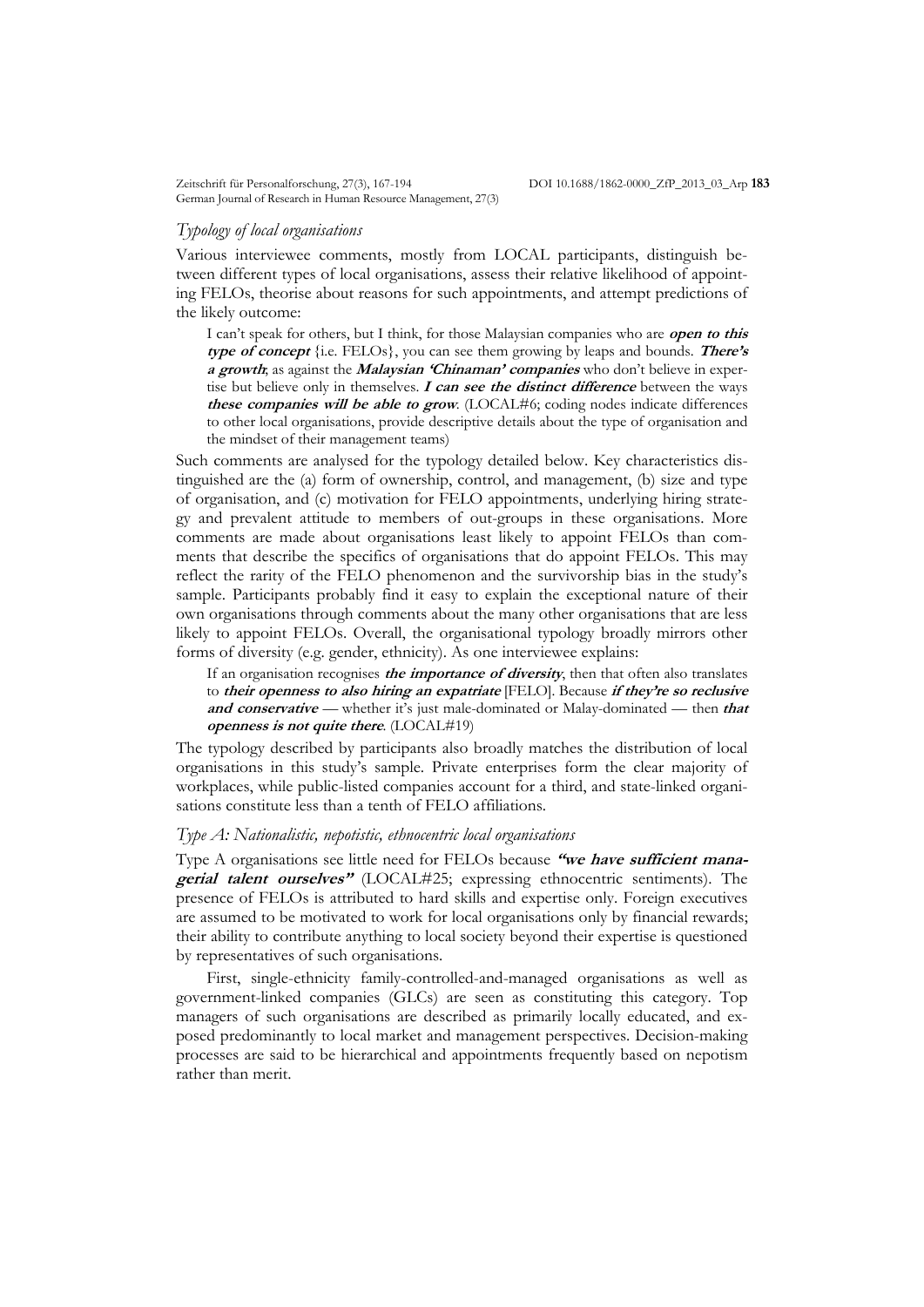Second, large GLCs may grudgingly admit temporary needs for specific innate knowledge at the subsidiary level provided by Type 2 FELOs, or even appoint Type 1 FELOs without these individuals becoming part of the inner corporate hierarchy. Large entities with the word 'National', ethnic, or country references as part of their corporate name are particularly unlikely to openly appoint FELOs for publicly visible positions, and some FELOs are given designations such as 'consultant' or 'advisor' instead.

Third, the prevalent stance toward members of out-groups in such organisations includes simmering resentment against 'Western' foreigners, and strong nationalistic and / or ethnocentric sentiments. Representatives of Type A organisations in the sample typically do not distinguish between expatriates, FELOs and foreigners in general. Comments underline that the FELO phenomenon is rare and will continue to be so for a long time.

A typical Malaysian company — whether it's **family-owned or state-owned** — I don't think they want that. They would bring him in as a consultant, but not necessarily as a senior executive. **As a consultant** because then it is **not out in the open** [..]. **It's too 'in your face' to have a . . . a foreign executive**. (LOCAL#10; coding nodes provide description of TMT mindset prevalent in Type A organisations)

But, if we're just talking about a normal 'private limited' company, no. They won't bother bringing any in . . . look at **a 'Chinaman'-company**, [their attitude is]: "I have my business; I have a 'private limited'. If my people can't do the job, I just get somebody else to do the job. **I do not need to bring in any foreign expertise** or executive!" (LO-CAL#23; coding nodes provide description of TMT mindset prevalent in Type A organisations)

#### *Type B: Pragmatic local organisations (but often short-term in orientation)*

The second category of local organisations is reported to see FELOs as a 'necessary evil' that is required to survive and grow in the market. Type B organisations are focused on the hard skill- and knowledge-based contributions of FELOs.

First, these organisations are owned by one or several closely-linked shareholders, but not managed exclusively by family-members appointed to their positions in nepotistic fashion. Some professional managers from ethnic groups other than that of the controlling family may hold senior positions with genuine decision-making power. Diversity at the professional management level includes gender, age, and ethnic variation.

Second, this category comprises medium-sized organisations and diversified conglomerates, frequently public-listed and exposed to foreign MNOs through competition or cooperation. In conglomerates, the appointment of FELOs is typically at subsidiary level, not on the board of the holding company. As one participant says:

**It's an 'old boys'-network, ok?** Who sits on the board has been on the board for the last twenty years, you know. And I don't think they would want **somebody interfering**  with their judgement, you know. (LOCAL#12)

Third, the prevalent attitude towards members of out-groups in these organisations takes the form of expectation and curiosity, mixed with trepidation about 'the unknown'. Foreign executives are seen as a way to leapfrog organisational development steps, and 'catch up with' foreign MNOs. Some local top executives are aware that this catching up involves learning from, and adopting, soft skills and attitudinal char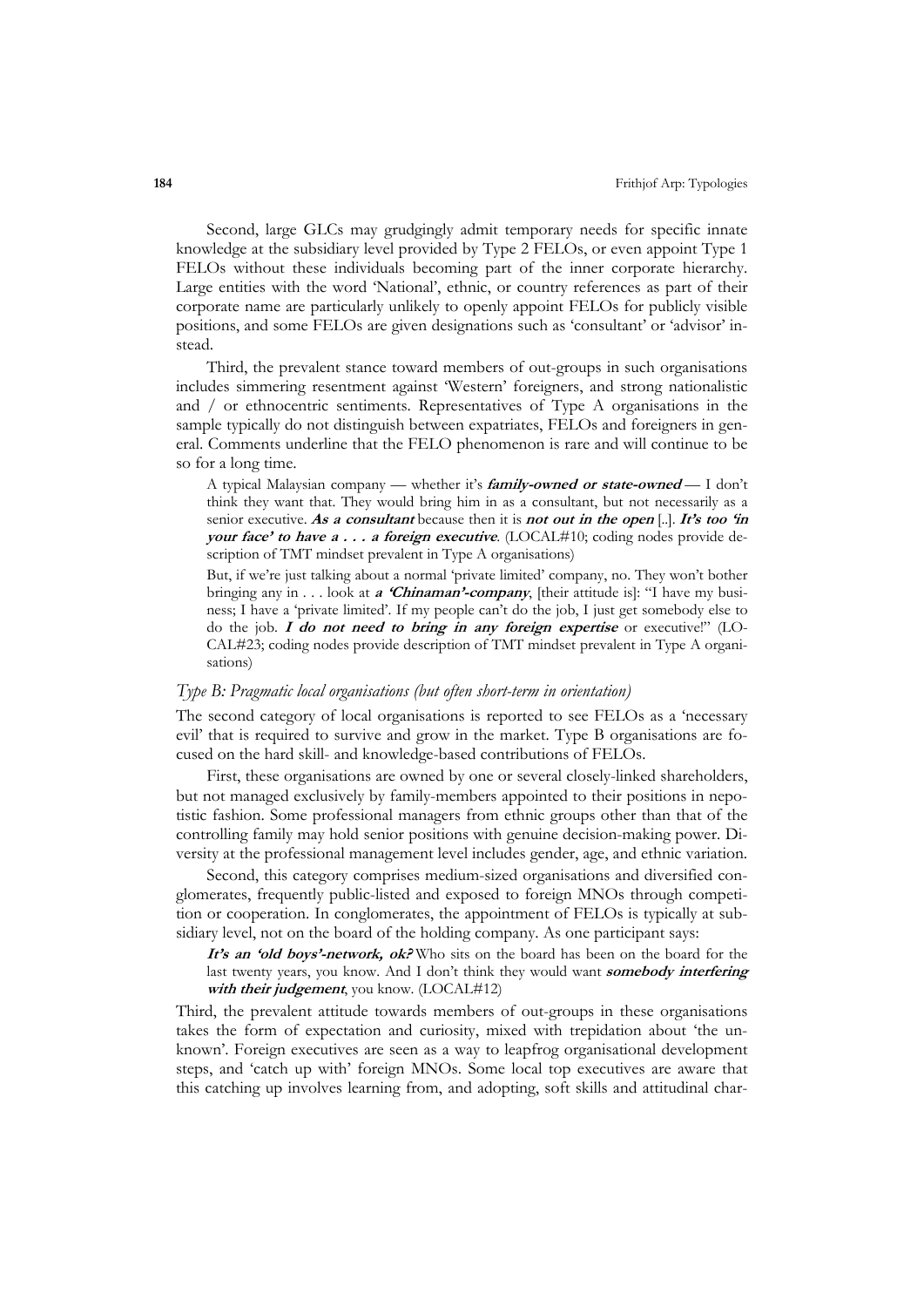Zeitschrift für Personalforschung, 27(3), 167-194 DOI 10.1688/1862-0000\_ZfP\_2013\_03\_Arp **185**  German Journal of Research in Human Resource Management, 27(3)

acteristics often thought of as 'foreign business culture'. The focus of these organisations is on temporary FELO appointments with the objective of mentoring a local successor.

You look at all Malaysian companies; probably 95% or more are all owner-managed businesses. And it's all **family-type, tightly-controlled businesses**. So, the example that I spoke to you about . . . why they hire this American, this former CEO, is because that's **not an owner-managed business**. That is a public-listed company; and **they need that expertise, that precise skill in that particular industry**. (LOCAL#9; coding nodes distinguish between Type A and Type B organisations)

#### *Type C: Local organisations with global mindset / local action*

A few local organisations are reported to appoint FELOs for reasons beyond hard skills, expertise and marketability. Although most local organisations are described as not very forward-looking, diversity-minded, or multi-culturalist, *"***there are exceptions***, I think there are some companies that are* **much more forward-thinking** *but I think they are the exception"* (FELO#15; coding nodes distinguish Type C organisations from others).

First, Type C organisations are primarily found among organisations exposed to significant international competition, heavily involved in cross-border interactions, or in the process of becoming multinationals in their own right. Interestingly, some Type C organisations are active exclusively in the domestic market. Privately-held or stock market-listed, diversity of shareholder-ship is common, and decision-makers are typically well-educated executives exposed to international business, competition and management theory.

Second, Type C organisations range in size from very small niche-market players and 'born globals' to largish but strategically focused organisations. Very large organisations and conglomerates are less likely in this category, due to the socio-political sensitivity of FELO appointments.

Third, a welcoming attitude to diversity and to members of 'out groups' prevails in these organisations; outsiders, including foreigners, are seen as suppliers of new ideas, different perspectives and constructive criticism. LOCAL interviewees from Type C organisations had typically studied overseas, had extensive foreign experience, and see FELOs as very different from expatriates in the subsidiaries of foreign multinationals. Short comments include:

The **forward-looking companies** . . . in particular when they have experience with foreigners, tend to . . . they want to go forward with this {i.e. FELOs}. Whereas for local Malaysian-domicile companies who **do not deal much with foreigners**, probably will not — because **they have not seen the value** in it. (LOCAL#6; coding nodes distinguish Type C organisations from others)

I think the first thing that we are interested in employing these people [FELOs] is basically, erm . . . we are evolving the group, eventually, and **hopefully towards the worldclass status**. And, for what it's worth, **Malaysia is still a developing country**, say what you like. **And the culture within an organisation is not very different** from the culture within the country. (LOCAL#6; coding nodes describe a Type B organisations on its way to becoming a Type C organisation)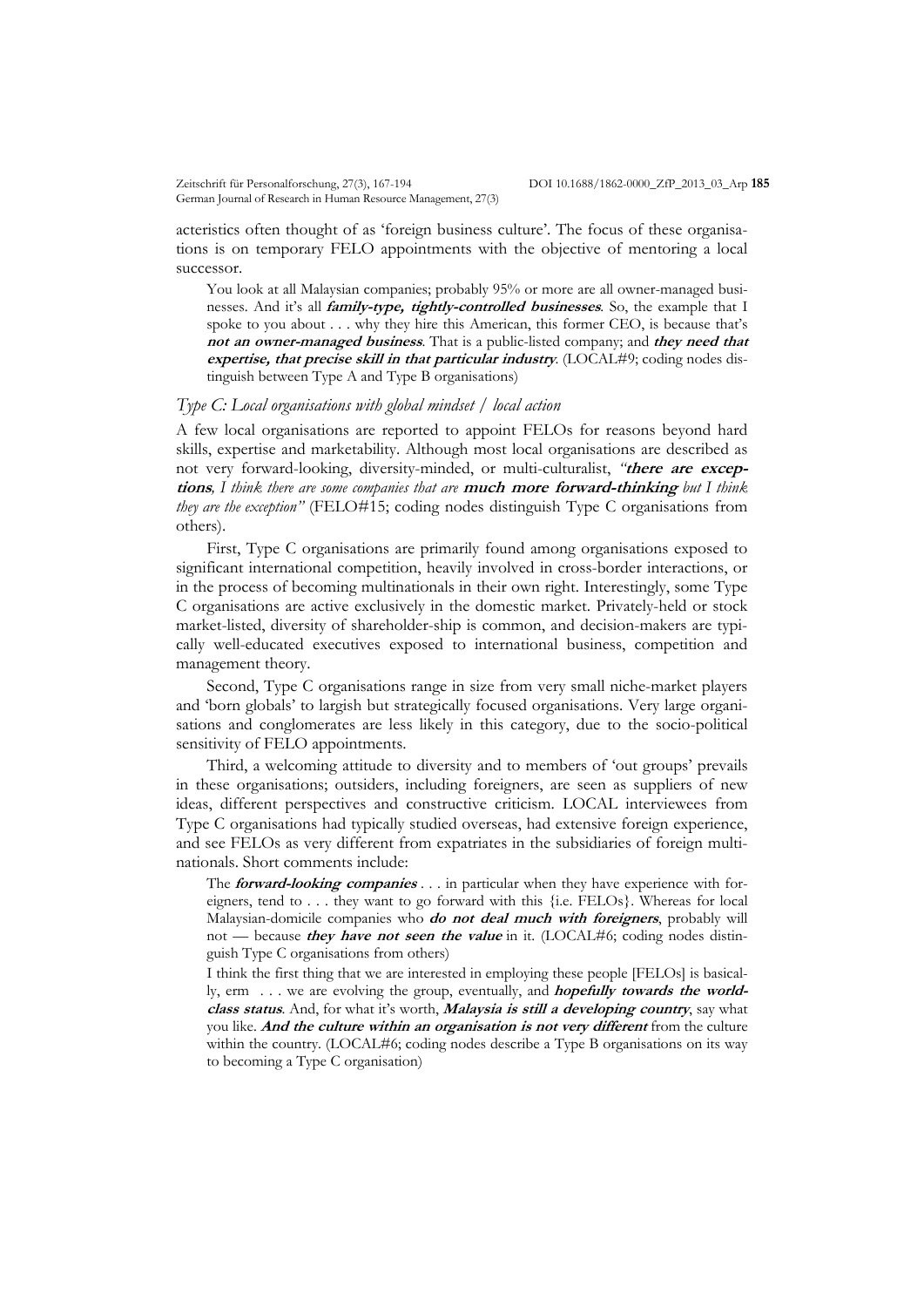Based on such comments and coding nodes, a typology of local organisations is developed which is presented in Table 2.

**Table 2: Typology of local organisations** 

|                                                                                                              | <b>Type A</b>                                                                                                                                                                                                                                  | <b>Type B</b>                                                                                                                                                                                            | Type C                                                                                                                                                                                                                                     |
|--------------------------------------------------------------------------------------------------------------|------------------------------------------------------------------------------------------------------------------------------------------------------------------------------------------------------------------------------------------------|----------------------------------------------------------------------------------------------------------------------------------------------------------------------------------------------------------|--------------------------------------------------------------------------------------------------------------------------------------------------------------------------------------------------------------------------------------------|
|                                                                                                              | Nationalistic, nepotistic,<br>ethnocentric                                                                                                                                                                                                     | Pragmatic (but often<br>short-termist)                                                                                                                                                                   | Global mindset / local action                                                                                                                                                                                                              |
| Description in re-<br>gard to degree of<br>internationalisation<br>(DOI, cf. Sullivan,<br>1994)              | Unwilling or unable to see any<br>need for FELOs; perceived as<br>'national icon' or 'local local'<br>organisations by their man-<br>agement and staff as well as<br>outside observers (even if<br>very active in the international<br>market) | Aware of the need for FELOs<br>due to their expertise and hard<br>skills; established or aspiring to<br>become multinational organisa-<br>tions (even if predominantly<br>active in the domestic market) | Aware of the need for FELOs<br>due to their expertise, soft<br>skills, and contribution to di-<br>versity; perceived as 'interna-<br>tionalised' by their manage-<br>ment and staff (even when<br>active solely in the domestic<br>market) |
| Phase of organisa-<br>tional development                                                                     | FELO appointments not contingent on market focus of local organisations. No clear distinction be-<br>tween a domestic, multi-domestic, multinational and global phase as in Adler & Gundersen (2008).                                          |                                                                                                                                                                                                          |                                                                                                                                                                                                                                            |
| Hiring strategy (cf.                                                                                         | ethnocentric                                                                                                                                                                                                                                   | polycentric                                                                                                                                                                                              | geocentric                                                                                                                                                                                                                                 |
| Caligiuri & Stroh,<br>1995: Perlmutter.<br>1969)                                                             | (but FELOs are a sign that key<br>headquarter positions cannot<br>always be filled with home-<br>country nationals)                                                                                                                            | (but FELOs are a sign that key<br>headquarter positions are some-<br>times better filled with foreign<br>nationals)                                                                                      | (and FELOs are a sign that<br>even key headquarter posi-<br>tions are sometimes best filled<br>with non-nationals)                                                                                                                         |
| Aggregated<br>typifying com-<br>ments                                                                        | 'We don't need foreigners to<br>tell us how to run our country:<br>when there's a specific skill<br>we need, we may temporarily<br>subcontract a foreigner as a<br>consultant'                                                                 | 'Foreigners are more advanced<br>in some fields; we want them to<br>bring their expertise here to men-<br>tor a successor; it also looks<br>good to have a FELO on the<br>board'                         | 'We appreciate the different<br>perspective the FELO contrib-<br>utes: (s)he has brought for-<br>eign experience, learnt from<br>the local environment, and we<br>have learnt from her/him'                                                |
| <b>Most commonly</b><br>found among                                                                          | Single ethnicity family con-<br>trolled and managed compa-<br>nies, government-linked or-<br>ganisations                                                                                                                                       | Medium sized professionally<br>managed companies, and sub-<br>sidiaries of larger conglomerates;<br>frequently public-listed                                                                             | Small to large organisations<br>very exposed to international<br>business ideas and manage-<br>ment style                                                                                                                                  |
| 'Global Mindset'?<br>(cf. Kedia & Muk-<br>herji, 1999, p 236;<br>Levy et al., 2007;<br>Tihanyi et al., 2000) | TMT members do not normal-<br>ly have private contact with<br>foreigners; may have studied<br>abroad but often isolated from<br>host population                                                                                                | TMT members travel frequently<br>and may have studied abroad.<br>Limited private contact to for-<br>eigners outside of work                                                                              | TMT members typically stud-<br>ied overseas, had extensive<br>foreign experience, see them-<br>selves as global citizens                                                                                                                   |

No frequencies are reported in this table, as this typology results from the analysis of comments about local organisations that LOCAL and FELO participants work for presently, have worked for in the past, and other organisations referred to in anecdotes. Frequencies would therefore be misleading.

## **Discussion**

## **Typology of FELOs**

The findings of the present study illustrate that typologies of traditional expatriates (e.g. Black & Gregersen, 1992) are not entirely relevant to the rare and specific FELO phenomenon. Categorisations such as 'dual allegiance' or 'hearts at home' are inapplicable as no type of FELO serves foreign headquarters. There are, however, similarities of Type 1 FELOs and the 'Hired Guns' in the Black and Gregersen (1992) typology, neither having much allegiance to the organisations for which they work. It must be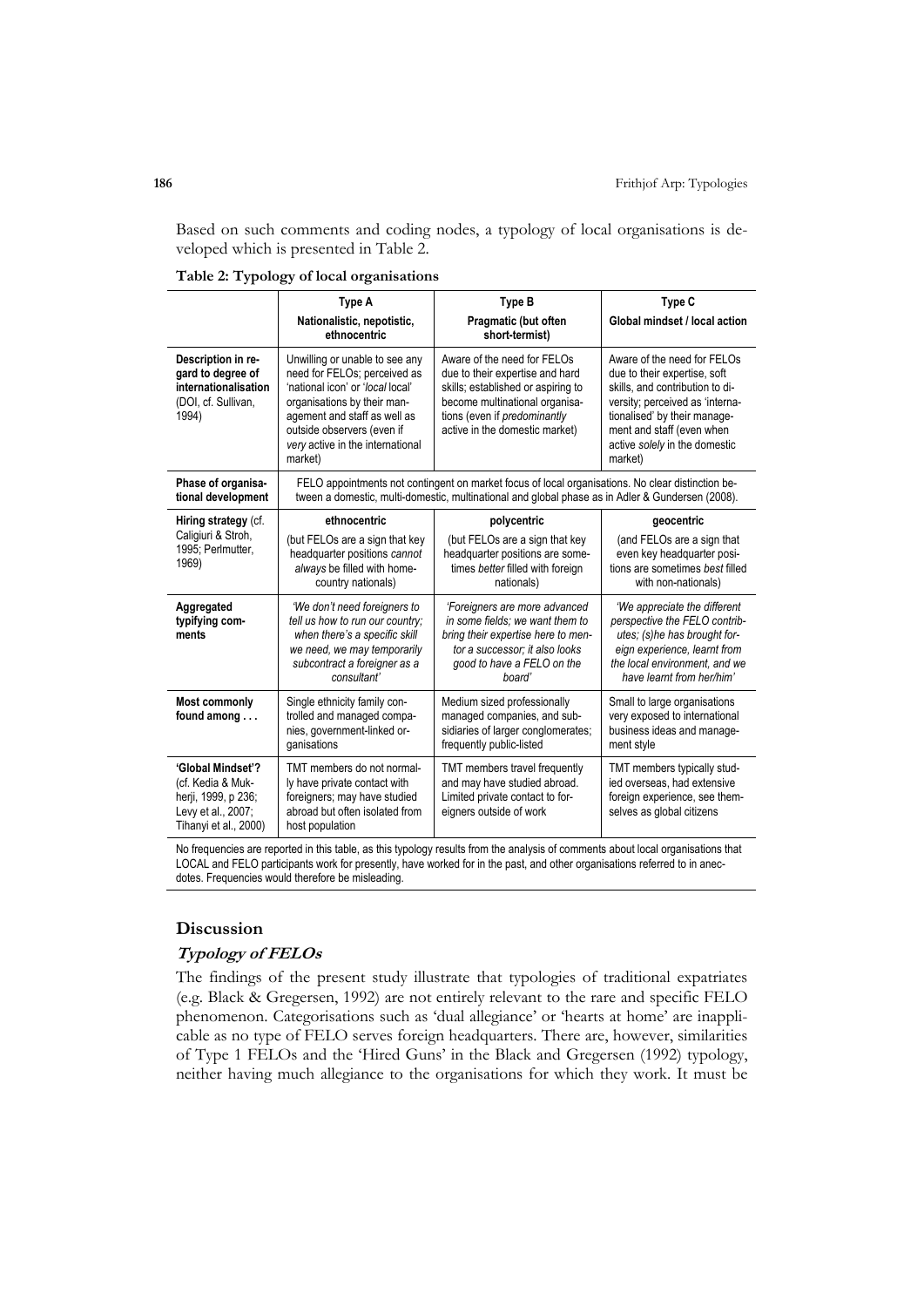noted, however, that this lack of allegiance is caused by the nature of Type 1 FELO appointments, and that those who take people management seriously may reject the 'gun-slinging' metaphor in the Black and Gregersen (1992) typology. A minority of Type 1 FELOs are similar to the sub-category of expatriates that Black & Gregersen (1992) describe as 'plateaued-career free agents' — without opportunities in their home country and attracted to international assignments by attractive remuneration. In turn, Type 4 FELOs appear similar to 'gone natives' as described by Black and Gregersen (1992). However, Type 4 FELOs are proud of their long host-country experience and may find offensive the suggestion of having 'gone native' as this metaphor was used as a colonial era pejorative. It continues to have negative connotations.

Typologies that focus on the roles and tasks of expatriates (e.g. Hays, 1974) are useful to elucidate aspects of the FELO phenomenon as the selection and appointment of FELOs is similarly contingent on roles and tasks. For example, Type 2 FELOs (innately skilled unmatchable experts) are largely 'structure reproducers' that merely assist local organisations to *replicate* products, services or business processes that have originated in another country. In contrast, Type 3 FELOs genuinely *innovate*, although they generally operate at a lower level and despite their often entrepreneurial involvement, do not necessarily benefit much financially. The 'troubleshooter' and 'chief executive' roles (Hays, 1974) are usually reserved for Type 1 and Type 4 FELOs.

Overall, expatriate typologies with the most relevance to FELOs are those that take into account phases of psychological adjustment over time (Black & Mendenhall, 1991; Shapiro et al., 2008). The 'localised' Type 4 FELOs with their significant hostcountry experience are able to contribute significantly more to local organisations than only the hard skills that they were appointed for initially (Arp, forthcoming 2013). Differences between FELOs with previous host-country experience and those without are similarly important, and the influence that previous experiential learning of FELOs has on knowledge transfer to, and capacity building in, local organisations is significant. In addition, local spouses have an important influence on how cultural distance is bridged (cf. Arp et al., 2011).

## **Typology of local organisations**

Besides providing typologies of the under researched FELO phenomenon, a theoretical contribution of this research is a clarification and more refined understanding of the terms ethno-, poly- and geocentric. On first glance, FELO appointments in all three types of local organisation may be mistaken as indicators of a geocentric approach (i.e. recruiting and developing the best individuals regardless of their nationality and ethnicity for key positions everywhere in the world, including corporate headquarters). However, as the present research demonstrates, organisations that hire foreign executives for headquarter positions *do not* necessarily have a geocentric or nonethnocentric HRM approach. Indeed, the typical initial hiring reasons are far more mundane (cf. Arp, forthcoming 2013), and appointments do occur in organisations with strong ethnocentric HRM practices. Even those local organisations that hire FELOs primarily for expansion into international markets, for the portrayal of internationalisation (Type B organisations), or for the purpose of replicating products, ser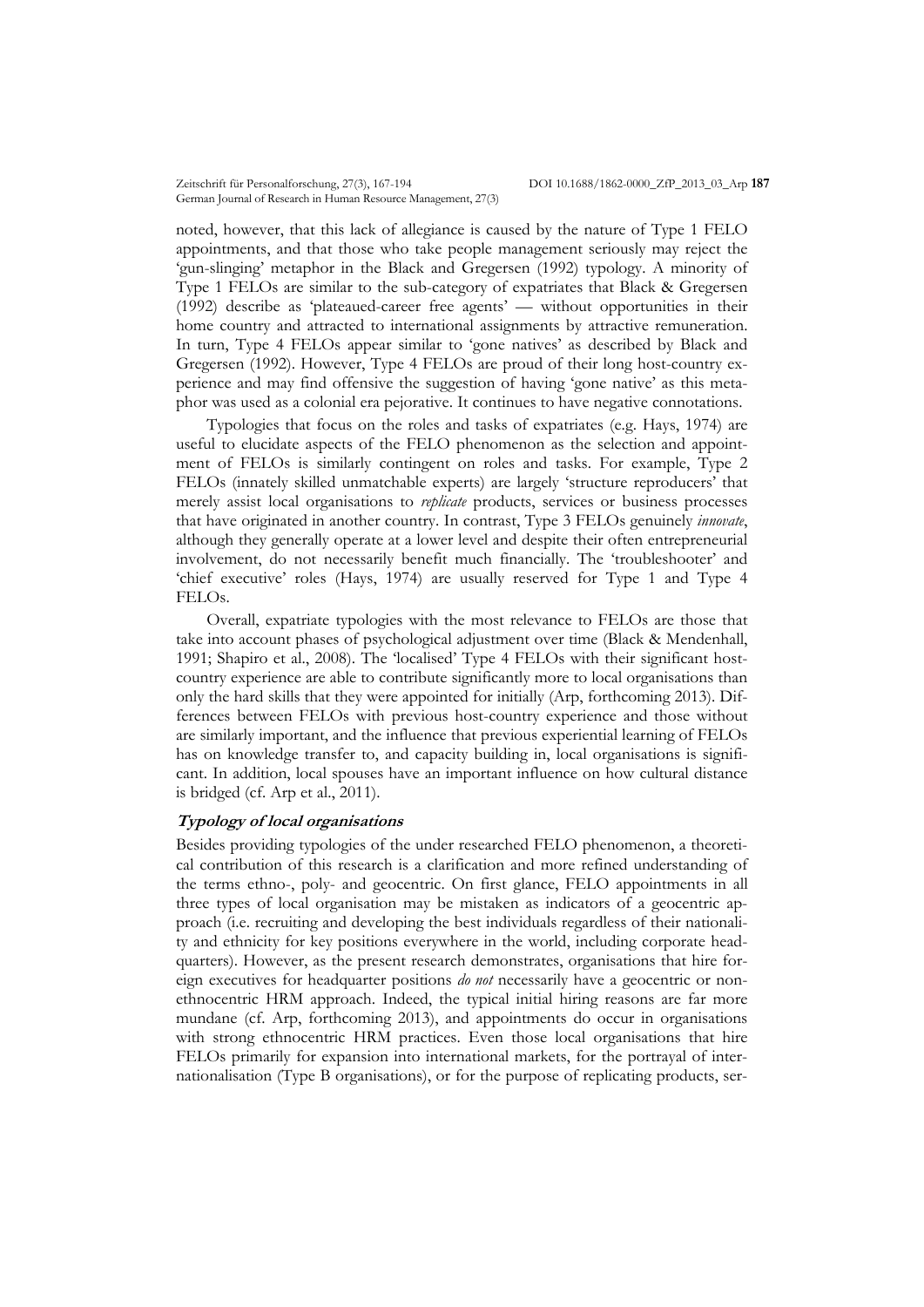vices or business processes that have originated in another country (by appointing Type 2 FELOs) arguably follow a polycentric rather than a genuinely geocentric approach.

Another theoretical contribution, therefore, concerns the mindset of an organisation's top management team. Although this research has taken into account wellestablished categorisations in the literature, it illustrates that a 'global mindset' (Levy et al., 2007) and non-ethnocentric attitudes in the top management team are more important than ownership structure, size or industry for the success of FELO workplaces — just as they are for economic success (Caligiuri & Stroh, 1995; Nummela et al., 2004). For example, the family-dominated and government-linked organisations common in Asia (see e.g. Claessens, Djankov, & Lang, 1999; Claessens et al., 2000) are least likely to appoint FELOs although they might benefit most from any such appointments. Somewhat surprisingly, the data also indicates that FELO appointments are not contingent on the market focus and DOI of local organisations. Instead of a sequential progression of organisations from a domestic via multi-domestic and multinational phases to a global phase (as conceptualised in Adler & Gundersen, 2008), a progression through mindset phases appears to matter most. Conceptually therefore, market focus, DOI and even the appointment of FELOs are result and reflection of this progression and FELOs are both objects and subjects, both clay and sculptor.

In addition, Caligiuri and Stroh's (1995) observation that non-ethnocentric management is possible only within the economic, social, political and legal constraints of the country of operation helps explain the rarity or absence of the FELO phenomenon in a number of countries. Work permit constraints limit the ability of local organisations to hire foreign talent, and FELOs with long host-country experience are unable to obtain permanent residence. It is this latter constraint which also distinguishes Type 4 FELOs from migrants: FELOs will always retain an out-group status in their host-country to a certain extent. Hence, it is insufficient to look at organisational typologies without considering the variations in welcome extended to FELOs by host-countries.

#### **Implications of the typologies presented**

Beyond comparing and contrasting the typologies resulting from this study to extant typologies of traditional and self-initiated expatriates, implications for practice need to be considered. The present study holds important implications for executive search consultants and TMTs of local organisations.

First, the findings suggest that foreign executives without significant host-country involvement are unsuitable for positions in local organisations. Some Type 1 FELOs are appointed through executive search consultants ("headhunters") without any previous host-country experience, and little commitment and loyalty to local interests. At the same time, Type 1 FELO appointments are typically made by organisations without genuine appreciation of national and cultural diversity in management teams (Types A and B in the organisational typology). Instead, appointments typically follow the short-term objective of catching up with international competitors while the candidate-organisation-context fit that can make FELO workplaces successful in the long term receives insufficient consideration. That focus on hard skills, marketability and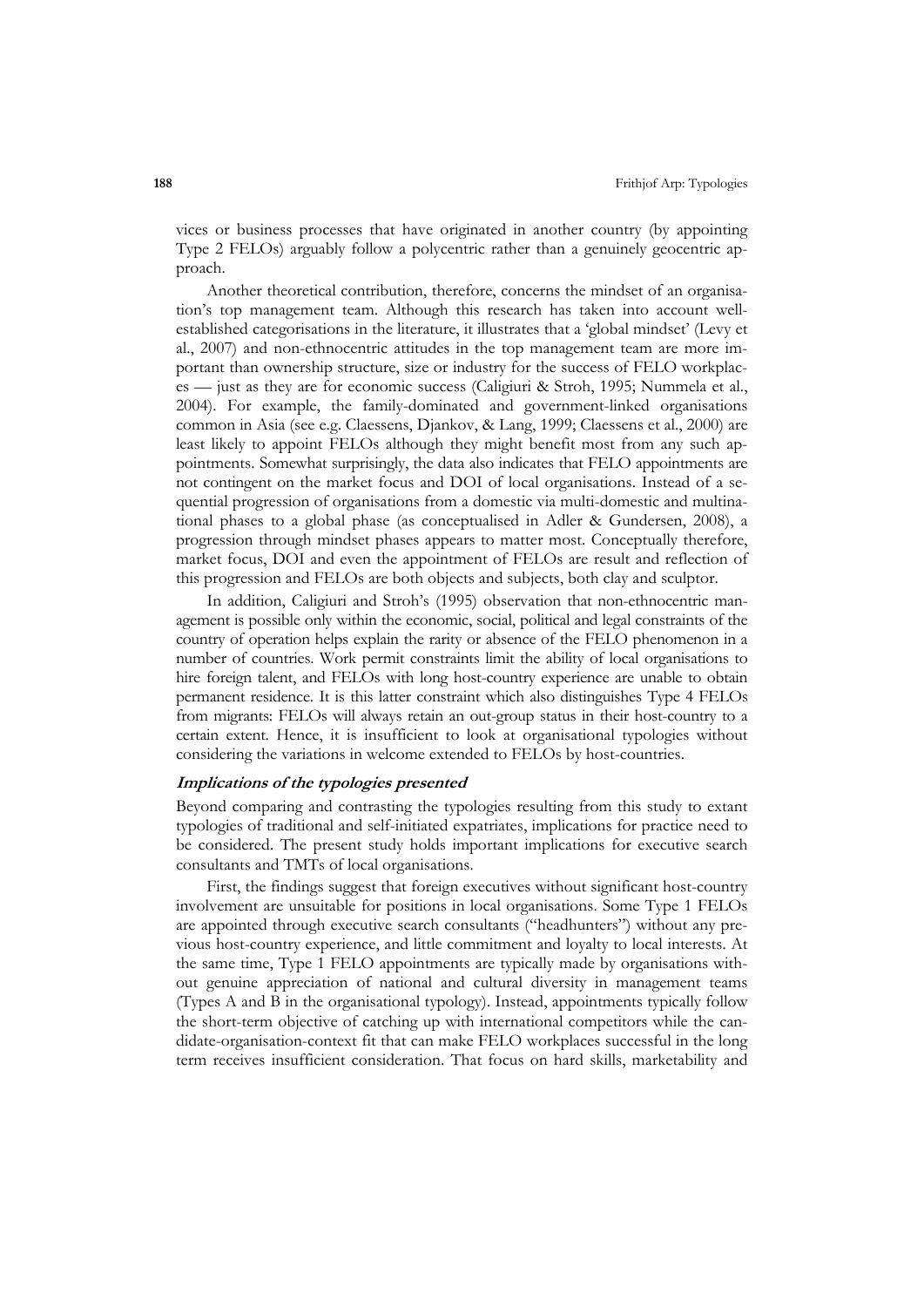credentials (cf. Arp, 2012; Arp, forthcoming 2013) is encapsulated in comments of research participants:

Many times I was called into a meeting, not because I was going to add any value to what was ongoing, **except that I was a 'white face'***.* And it was sort of, like: "We're bonafide. We have us a white man". I was the **token white man***.* (FELO#13)

He had all the necessary ingredients to be successful. Why? Because the board was behind him, he joined at the right time, **he had all the right credentials** bla-bla-bla, experience and all that, right? **There wasn't any reason why he should not do well***.* But guess what: *he did fail.* (LOCAL#19)

As these relationships frequently do not last very long, bring high costs of search and employment, and can have damaging effects on organisational reputations through adverse international and local media coverage ("Nationalistic Asian company gets rid of foreign executive" / "Why did they appoint a foreign executive in the first place?"), they should be avoided. TMTs of Type A and B organisations exclusively focus on the specific expertise and credentials that they desire, but are unaware of the need for diversity of ideas, perspectives, cross-cultural experience and people management skills. Appointing Type 1 FELOs for short term change management interventions (and making them scapegoats, cf. Arp, forthcoming 2013) may be effective in a few exceptional cases, but more commonly required changes in organisational culture take time. In Type B organisations, having a foreign face in the TMT may be desirable for the portrayal of internationalisation. In those cases, the pragmatic but short-term focus on hard skills and marketability leads to FELO appointments *in spite of* rather than *because of* cultural distance. Genuine appreciation for the contribution of cultural diversity is lacking (or may only grow with time) and few executive search consultants seem to be prepared to advise local organisations appropriately. To an extent, this disregard for contextual factors is understandable. Credentials and hard skills are typically easy to document, quantify or measure as they are reflected in paper qualifications, degrees, or records of career accomplishment. Nevertheless, the typologies presented here may assist executive search consultants and their clients in their selection of suitable candidates. All FELOs described in a Korn/Ferry Institute (2009) publication, for example, appear to fall into the Type 1 category ('global executive nomad') of the present study. Although all FELOs are described as 'highly visible' in that publication, it is unlikely that current Type 2, 3 and 4 FELOs can be found through international executive search firms as many keep a low profile or work 'behind the scenes'. It is particularly unlikely that the most experienced Type 4 FELOs wish to be as highly visible as the more recent Type 1 FELOs appointed directly from abroad into Type A or B organisations typically are. Executive search firms should therefore scout for talent locally (that is, among long-term expatriates with significant host-country involvement) or among specific groups internationally (that is, among individuals who have been FELOs previously). Indeed, it may be a fruitful strategy for international executive search firms to develop databases of these two specific groups.

Second, in contrast to Type 1 FELOs, Type 3 and 4 often have very significant host-country involvement and appointments tend to last for many years. While Type 1 FELOs typically lack the cross-cultural skills to make use of their unique insider/outsider status, FELOs with significant host-country involvement (possibly includ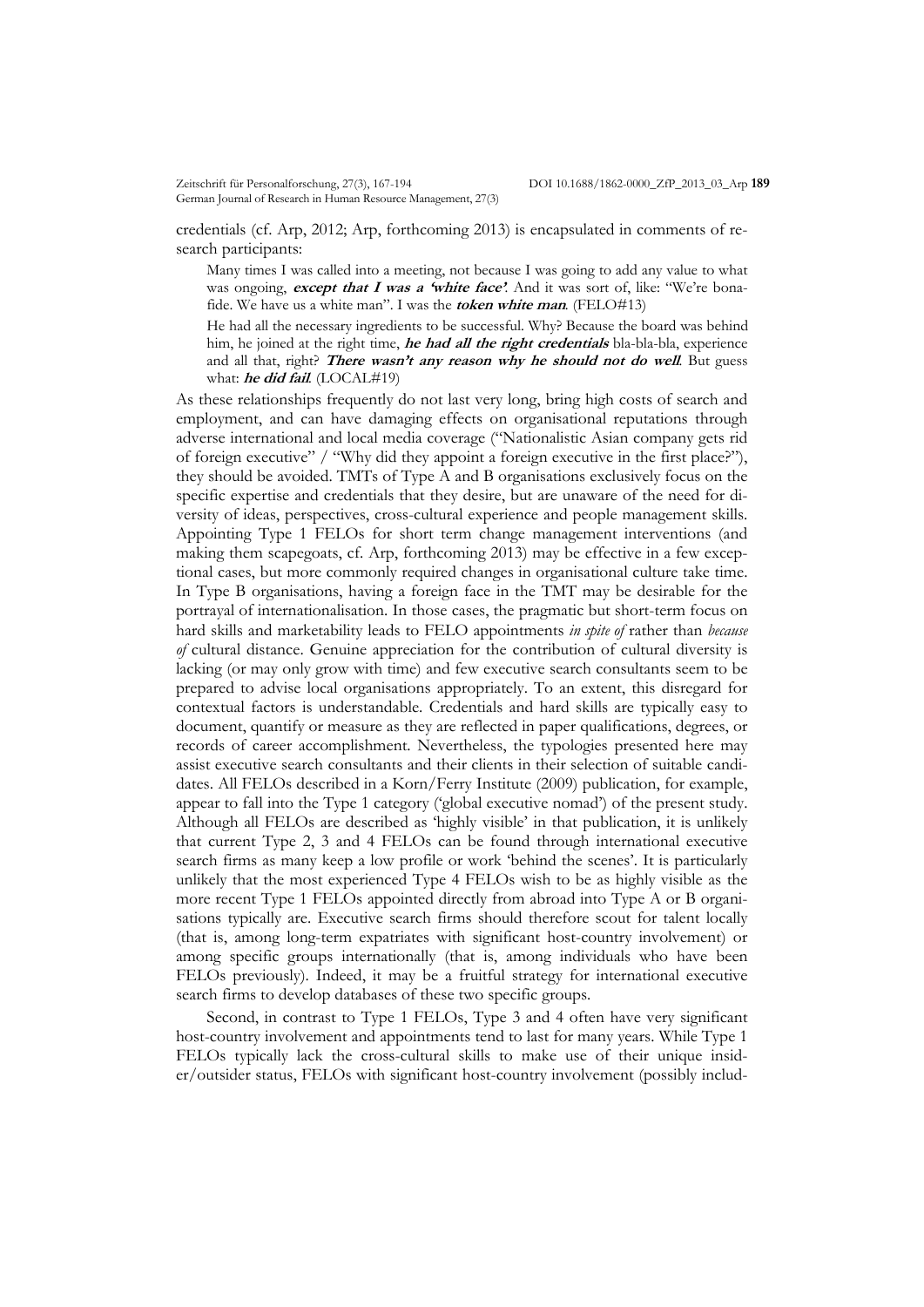ing marriage to a local spouse) are able to leverage this status to the advantage of the organisation. The findings suggest that the most important contribution of FELOs is their role in long-term capacity building (Arp, forthcoming 2013). Their role as both external and internal bridge-builders, made possible by their unique insider/outsider status, does not come to bear during short-term appointments. While Type C organisations welcome the positive contribution that cultural distance, different perspectives, personal experiences, and broader horizons can make to their management team, Type A and B organisations are unlikely to consider these aspects among initial reasons for FELO appointments. If they would, they should consider candidates with significant host-country involvement and experience from previous FELO workplaces or expatriate assignments, and not living in 'expat ghettos'.

Third, Type 2 FELOs are likely to always have a place in international business and are a convenient choice for local organisations to replicate products or services available in other countries. However, Type 2 FELOs are quite aware that their presence is primarily due to their specific national or cultural background and not because of an appreciation of their hard or soft skills. Even without significant host-country involvement they may always find workplaces to 'portray and represent' their countryof-origin, assist in understanding nuances of a particular culture, or assist with nuancerich negotiations, but may never have the significant 'diversity of ideas and perspectives'-impact on local peers, colleagues and organisations that Type 3 and 4 FELOs can have.

#### **Limitations**

Among the limitations of typologies is their indicative nature. Typologies can never be absolutely definitive for all cases, nor are they sufficiently dynamic to capture all aspects of the FELO phenomenon. They do, however, provide an adequate framework to conceptualise the breadth of the FELO phenomenon, and help to identify which types of FELO workplaces produce successful outcomes and those that are likely to fail. Overlaps across categories exist, as well as progression of cases through typology categories over time. For example, a FELO with a local spouse is not automatically a Type 4 FELO. Similarly, an ethnocentric 'national icon' or a GLC may well be sufficiently non-political and free from partisan interference to appoint FELOs, and progress through less ethnocentric categories. Indeed, the perception that foreign executives may stand above sectarian preoccupations in their host-country can be the precise reason for appointments in such organisations. Further research should therefore include longitudinal case studies that can elucidate the progression through FELO workplace categories over time.

In addition, there are combinations from the organisational and individual typologies that are more frequent than others in the Malaysian study. These frequencies may be different in other economies, such as leading industrialised countries. Further, the cross-sectional nature of this study must be emphasised. The FELO sample of this study has a clear survivorship bias in that longitudinal data collected in any given country context may show a significantly larger cohort of current and previous Type 1 FELOs. In addition, the assessments of FELOs made by local research participants are likely a product of this survivorship bias towards Type 3 and 4 FELOs who in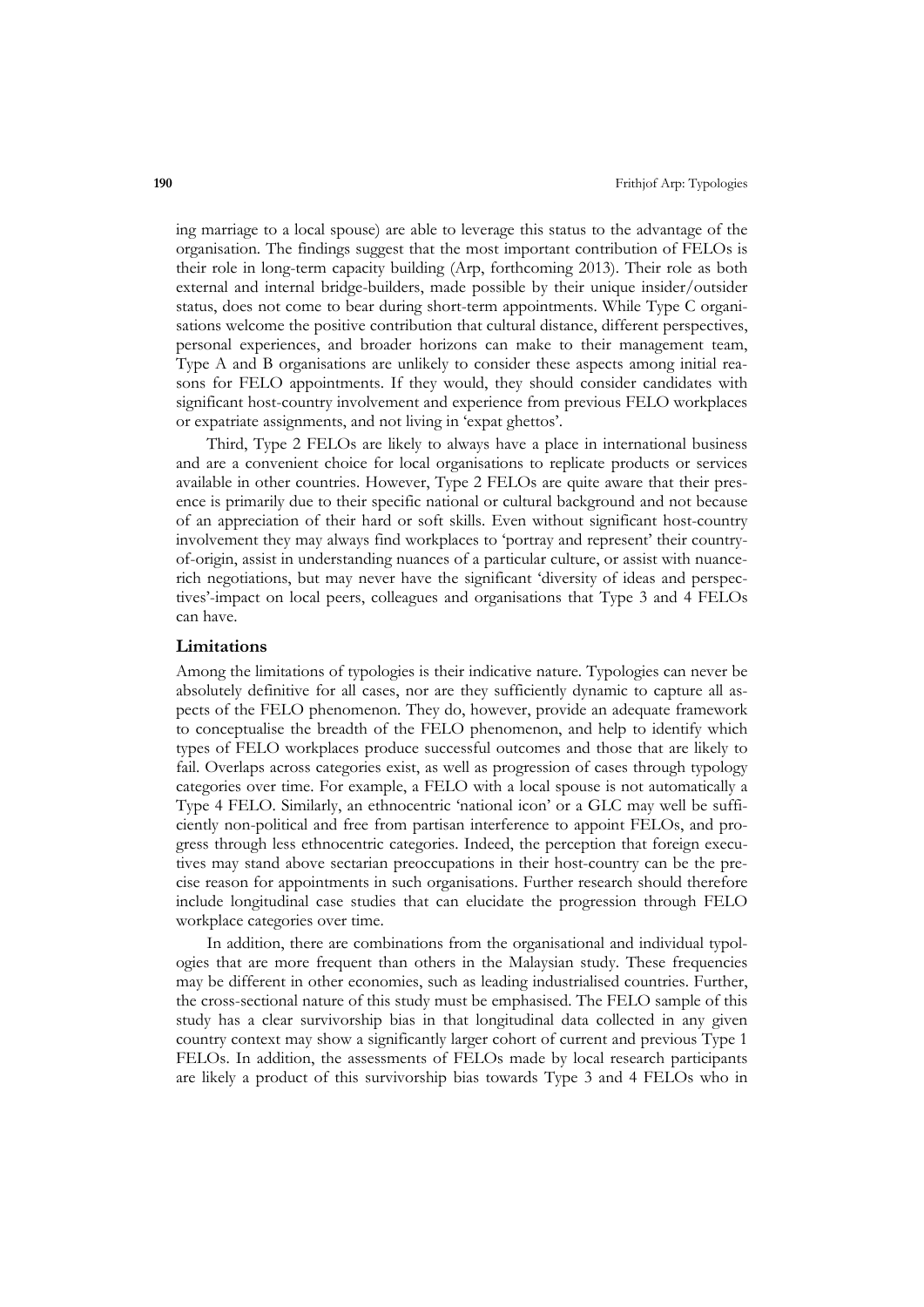longitudinal studies are probably a much smaller cohort. The FELO phenomenon remains rare, after all, and longitudinal studies should be conducted, as mentioned above. Further research should also determine, probably through quantitative methods, the most frequent combinations in various countries — that is, through linkage of the above typologies, what types of FELOs are most commonly appointed by what type of local organisations and which of these combinations last.

A further limitation of the present study could be a lack of generalisability. Are the findings very specific to developing countries? Could FELOs and the types of organisations that appoint them be different in leading economies? Preliminary comparative work conducted on a small number of cases in Australia, China, Germany, Japan, Korea, Singapore and Vietnam suggests multiple similarities. For example, the reasons for Australian, German and Korean airline, engineering, finance, electronics and telecommunications companies to appoint foreign executives appear to be quite similar to the reasons for Malaysian, Chinese and Vietnamese companies to do the same. The reasons why some of these positions *remain* unfilled with local executives also appear to be similar, and the types of FELOs appointed appear to fall neatly into the typologies presented above. However, until systematic and rigorous research has been conducted in other countries, conclusions about generalisability (or a lack thereof) may be premature.

The purpose of this paper has been to advance clarification of the FELO phenomenon through typologies of the individuals and organisations involved. Despite frequently controversial media coverage, foreign executives and local organisations that appoint them remain under researched. Attention is drawn to findings that illustrate differences between FELO and other expatriate typologies. In detailing what types of foreign executives are appointed by local organisations and what types of organisations appoint them, this article contributes to the understanding of this remarkable cross-cultural management phenomenon.

#### **References**

- Adler, N. J., & Gundersen, A. (2008). *International dimensions of organizational behavior* (5th ed.). Mason, Ohio: Thomson South-Western.
- Arp, F. (2012). For success in a cross-cultural environment, choose foreign executives wisely. *Global Business and Organizational Excellence, 32(1),* 40-50.
- Arp, F. (forthcoming 2013). Emerging giants, aspiring multinationals and foreign executives: Leapfrogging, capability building, and competing with developed country multinationals. *Accepted on 7 March 2013 for publication in an upcoming issue of Human Resource Management, Wiley, ISSN 0090-4848; abstract available at SSRN*.
- Arp, F., Hutchings, K., & Smith, W. A. (2011). Different from expatriates: Foreign executives in local organisations. *Refereed paper, accepted for and presented at the Academy of Management 2011 Annual Meeting, August 15, San Antonio Texas*.
- Arp, F., Hutchings, K., & Smith, W. A. (forthcoming 2013). Foreign executives in local organisations: An exploration of differences to other types of expatriates. *Accepted on 17 June 2013 for publication in an upcoming issue of Journal of Global Mobility, Emerald, ISSN 2049-8799; abstract available at SSRN*.
- Arthur, M. B., & Rousseau, D. M. (1996). A career lexicon for the 21st century. *Academy of Management Executive, 10(4),* 28-39.
- Bertrand, M., & Schoar, A. (2006). The role of family in family firms. *Journal of Economic Perspectives, 20(2),*  73-96.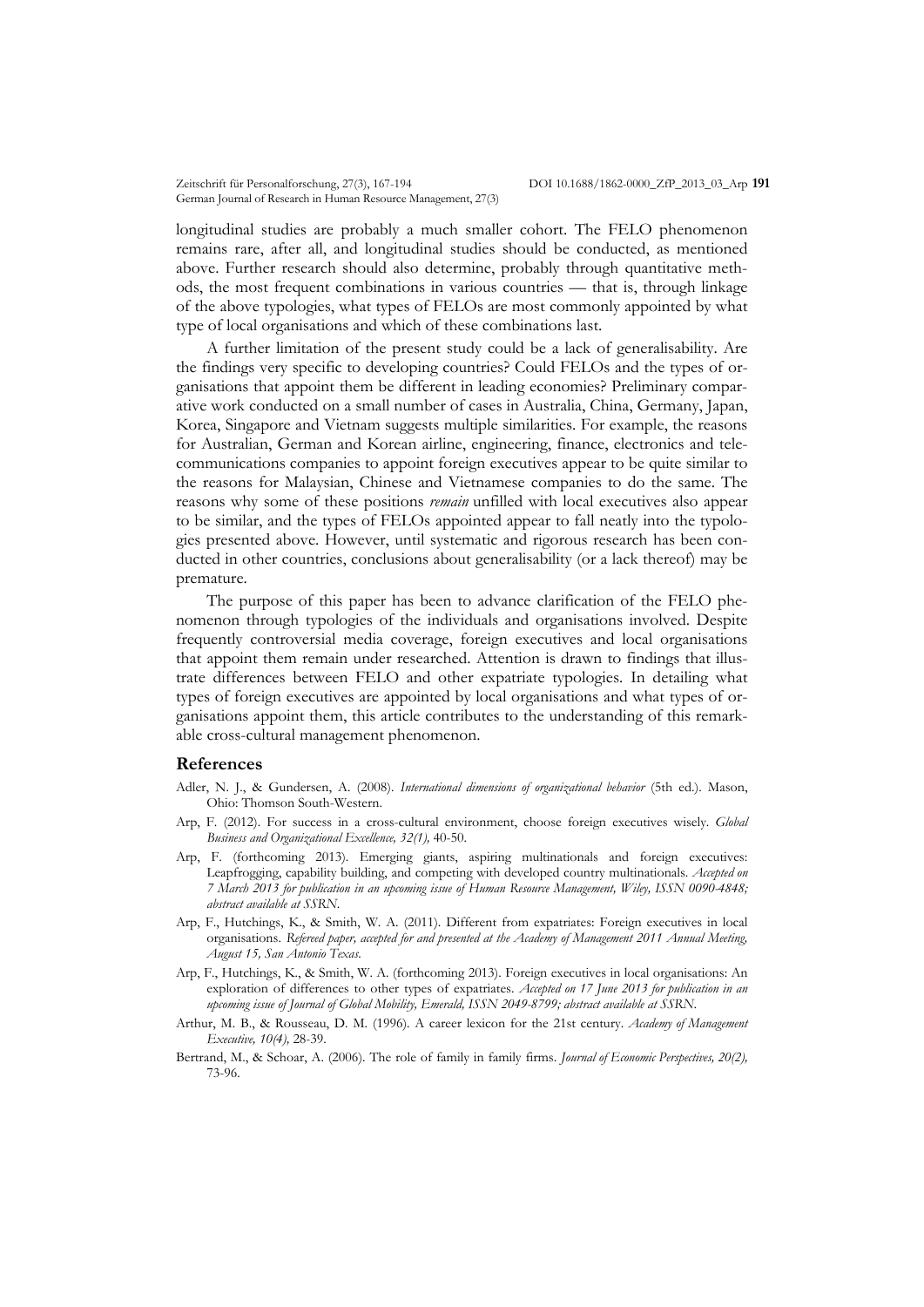- Bird, A. (1994). Careers as repositories of knowledge: A new perspective on boundaryless careers. *Journal of Organizational Behavior, 15(4),* 325-344.
- Björkman, I., & Stahl, G. K. (2006). International human resource management research: An introduction to the field. In I. Björkman & G. K. Stahl (Eds.), *Handbook of research in international human resource management* (pp. 1-11). London: Edward Elgar.
- Black, S. J., & Gregersen, H. B. (1992). Serving two masters: Managing the dual allegiance of expatriate employees. *Sloan Management Review, 33(4),* 61-71.
- Black, S. J., & Mendenhall, M. E. (1991). The u-curve adjustment hypothesis revisited: A review and theoretical framework. *Journal of International Business Studies, 22(2),* 225-247.
- Bozionelos, N. (2009). Expatriation outside the boundaries of the multinational corporation: A study with expatriate nurses in Saudi Arabia. *Human Resource Management, 48(1),* 111-134.
- Caligiuri, P., & Colakoglu, S. (2007). A strategic contingency approach to expatriate assignment management. *Human Resource Management Journal, 17(4),* 393-410.
- Caligiuri, P., Lazarova, M., & Zehetbauer, S. (2004). Top managers' national diversity and boundary spanning: Attitudinal indicators of a firm's internationalization. *Journal of Management Development, 23(9),* 848-859.
- Caligiuri, P., & Stroh, L. (1995). Multinational corporation management strategies and international human resource practices: Bringing IHRM to the bottom line. *International Journal of Human Resource Management, 6(3),* 494-507.
- Carpenter, M. A., & Fredrickson, J. W. (2001). Top management teams, global strategic posture, and the moderating role of uncertainty. *Academy of Management Journal, 44(3),* 533-545.
- Claessens, S., Djankov, S., & Lang, L. (1999). Who controls East Asian corporations? *World Bank Research Observer, Working Paper ID. 2054*(Working Paper ID. 2054),
- Claessens, S., Djankov, S., & Lang, L. H. P. (2000). The separation of ownership and control in East Asian corporations. *Journal of Financial Economics, 58(1/2),* 81-112.
- Crabtree, B. F., & Miller, W. L. (1999). *Doing qualitative research* (2nd ed.). Thousand Oaks, Calif.: Sage Publications.
- Daily, C. M., Certo, S. T., & Dalton, D. R. (2000). International experience in the executive suite: The path to prosperity? *Strategic Management Journal, 21(4),* 515-523.
- Doherty, N., Richardson, J., & Thorn, K. (2013). Self-initiated expatriation and self-initiated expatriates: Clarification of the research stream. *Career Development International, 18(1),* 97-112.
- Dowling, P., Festing, M., & Engle, A. D. (2008). *International human resource management: Managing people in a multinational context*: Cengage Learning.
- Fraser, D. R., Zhang, H., & Derashid, C. (2006). Capital structure and political patronage: The case of Malaysia. *Journal of Banking & Finance, 30(4),* 1291-1308.
- Froese, F. J. (2012). Motivation and adjustment of self-initiated expatriates: The case of expatriate academics in South Korea. *International Journal of Human Resource Management, 23(6),* 1095-1112.
- GRTS. (2010). *Global Relocation Trends 2010 Survey Report*. New Jersey: Brookfield Global Relocation Services.
- Hall, D. T. (1996). Protean careers of the 21st century. *The Academy of Management Executive, 10(4),* 8-16.
- Harvey, M., Novicevic, M., & Speier, C. (1999). The role of inpatriates in a globalization strategy and challenges associated with the inpatriation process. *Human Resource Planning, 22(1),* 38-50.
- Harvey, M., Reiche, B. S., & Moeller, M. (2011). Developing effective global relationships through staffing with inpatriate managers: The role of interpersonal trust. *Journal of International Management, In Press, Corrected Proof*.
- Harzing, A.-W. (2001a). Of bears, bumble-bees, and spiders: The role of expatriates in controlling foreign subsidiaries. *Journal of World Business, 36(4),* 366-379.
- Harzing, A.-W. (2001b). Who's in charge? An empirical study of executive staffing practices In foreign subsidiaries. *Human Resource Management, 40(2), 1*39.
- Harzing, A.-W., & Ruysseveldt, J. v. (2004). *International human resource management* (2nd ed.). London: Sage Publications.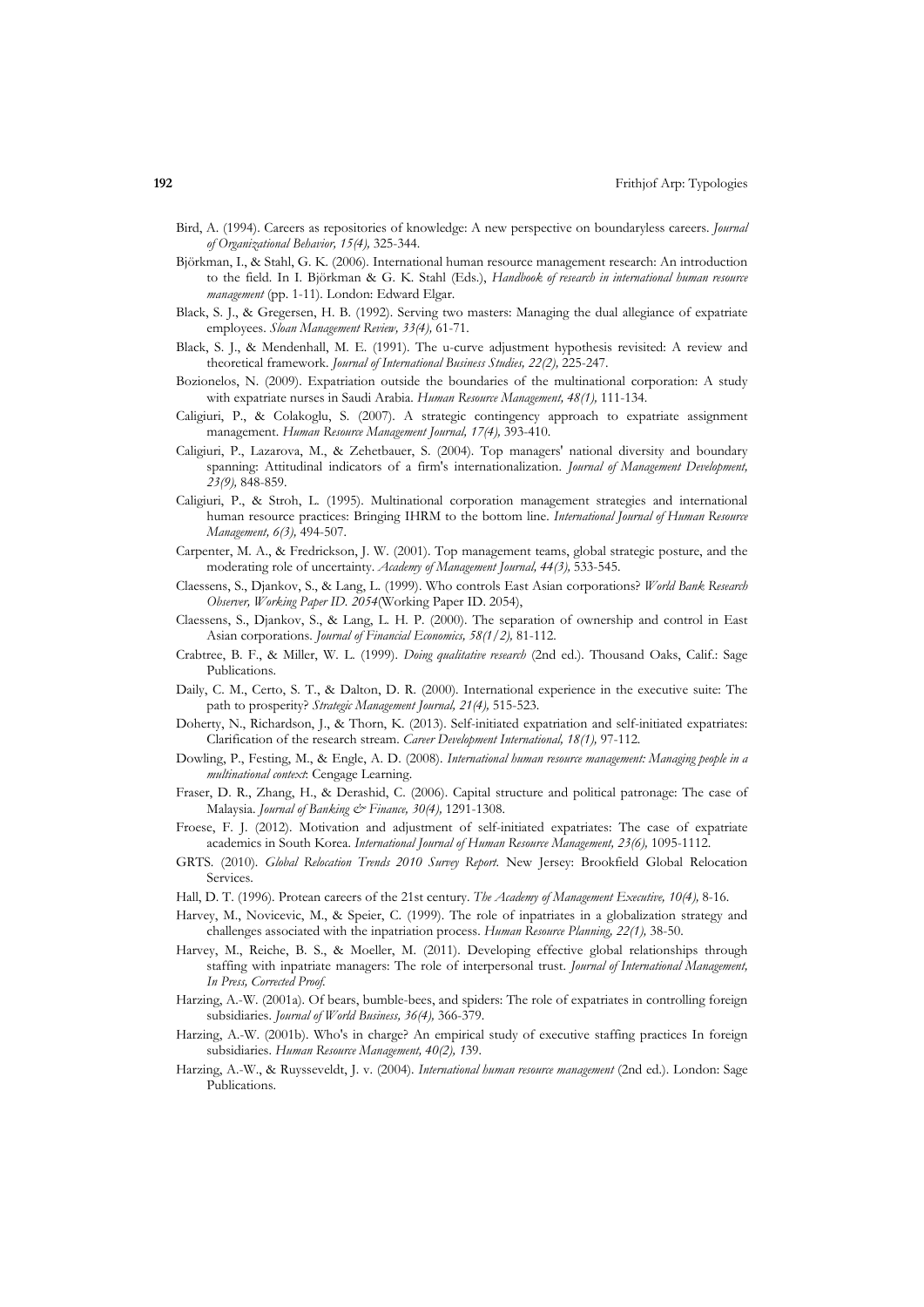Zeitschrift für Personalforschung, 27(3), 167-194 DOI 10.1688/1862-0000\_ZfP\_2013\_03\_Arp **193**  German Journal of Research in Human Resource Management, 27(3)

- Hays, R. D. (1974). Expatriate selection: insuring success and avoiding failure. *Journal of International Business Studies, 5(1),* 25-37.
- Hymer, S. (1960). *The international operations of national firms: A study of direct foreign investment*. Cambridge, Massachusetts: Massachusetts Institute of Technology Press.
- Inkson, K., Arthur, M. B., Pringle, J., & Barry, S. (1997). Expatriate assignment versus overseas experience: Contrasting models of international human resource development. *Journal of World Business, 32(4),* 351-368.
- Inkson, K., & Myers, B. A. (2003). "The big OE": Self-directed travel and career development. *Career Development International, 8(4), 1*70-181.
- Kedia, B. L., & Mukherji, A. (1999). Global managers: Developing a mindset for global competitiveness. *Journal of World Business, 34(3),* 230-251.
- Lee, C. H. (2005). A study of underemployment among self-initiated expatriates. *Journal of World Business, 40(2),* 172-187.
- Levy, O., Beechler, S., Taylor, S., & Boyacigiller, N. A. (2007). What we talk about when we talk about 'global mindset': Managerial cognition in multinational corporations. *Journal of International Business Studies, 38(2),* 231-258.
- Mendenhall, M. E., & Oddou, G. (1988). The overseas assignment: A practical look. *Business Horizons, 31(5),* 78.
- Minichiello, V., Aroni, R., & Hays, T. N. (2008). *In-depth interviewing: Principles, techniques, analysis* (3rd ed.). Sydney: Pearson Education Australia.
- Mobley, W. H., & Weldon, E. (2006). *Advances in global leadership* (Vol. 4). Oxford: Elsevier.
- Myers, B., & Pringle, J. K. (2005). Self-initiated foreign experience as accelerated development: Influences of gender. *Journal of World Business, 40(4),* 421-431.
- Nachum, L. (2006). *What constitutes the liablity of foreignness?* Paper presented at the Academy of Management Proceedings, Atlanta, Georgia, August 2006.
- NEAC. (2010). *New economic model for Malaysia. Part 1: Strategic policy directions*. Federal Government Administrative Centre, 62652 Putrajaya, Malaysia: National Economic Advisory Council.
- Nowland, J. (2008). Are East Asian companies benefiting from Western board practices? *Journal of Business Ethics, 79(1/2),* 133-150.
- Nummela, N., Saarenketo, S., & Puumalainen, K. (2004). A global mindset: A prerequisite for successful internationalization? *Canadian Journal of Administrative Sciences, 21(1),* 51-64.
- Palmer, T. M., & Varner, I. I. (2007). A comparison of the international diversity on top management teams of multinational firms based in the United States, Europe, and Asia: Status and implications. *Singapore Management Review, 29(1),* 1-30.
- Peltokorpi, V., & Froese, F. J. (2009). Organizational expatriates and self-initiated expatriates: Who adjusts better to work and life in Japan? *International Journal of Human Resource Management, 20(5),*  1096-1112.
- Perlmutter, H. V. (1969). The tortuous evolution of the multinational corporation. *Columbia Journal of World Business, 4(1),* 9-19.
- Pudelko, M., & Harzing, A.-W. (2007). Country-of-origin, localization, or dominance effect? An empirical investigation of HRM practices in foreign subsidiaries. *Human Resource Management, 46(4),* 535-559.
- Richards, L. (2005). *Handling qualitative data: A practical guide*. London: Sage Publications.
- Richardson, J., & Mallon, M. (2005). Career interrupted? The case of the self-directed expatriate. *Journal of World Business, 40(4),* 409-420.
- Searle, W., & Ward, C. (1990). The prediction of psychological and sociocultural adjustment during crosscultural transitions. *International Journal of Intercultural Relations, 14(4),* 449-464.
- Selmer, J., & Lauring, J. (2010). Self-initiated academic expatriates: Inherent demographics and reasons to expatriate. *European Management Review, 7(3),* 169-179.
- Selmer, J., & Lauring, J. (2011). Marital status and work outcomes of self-initiated expatriates: Is there a moderating effect of gender? *Cross Cultural Management, 18(2),* 198-213.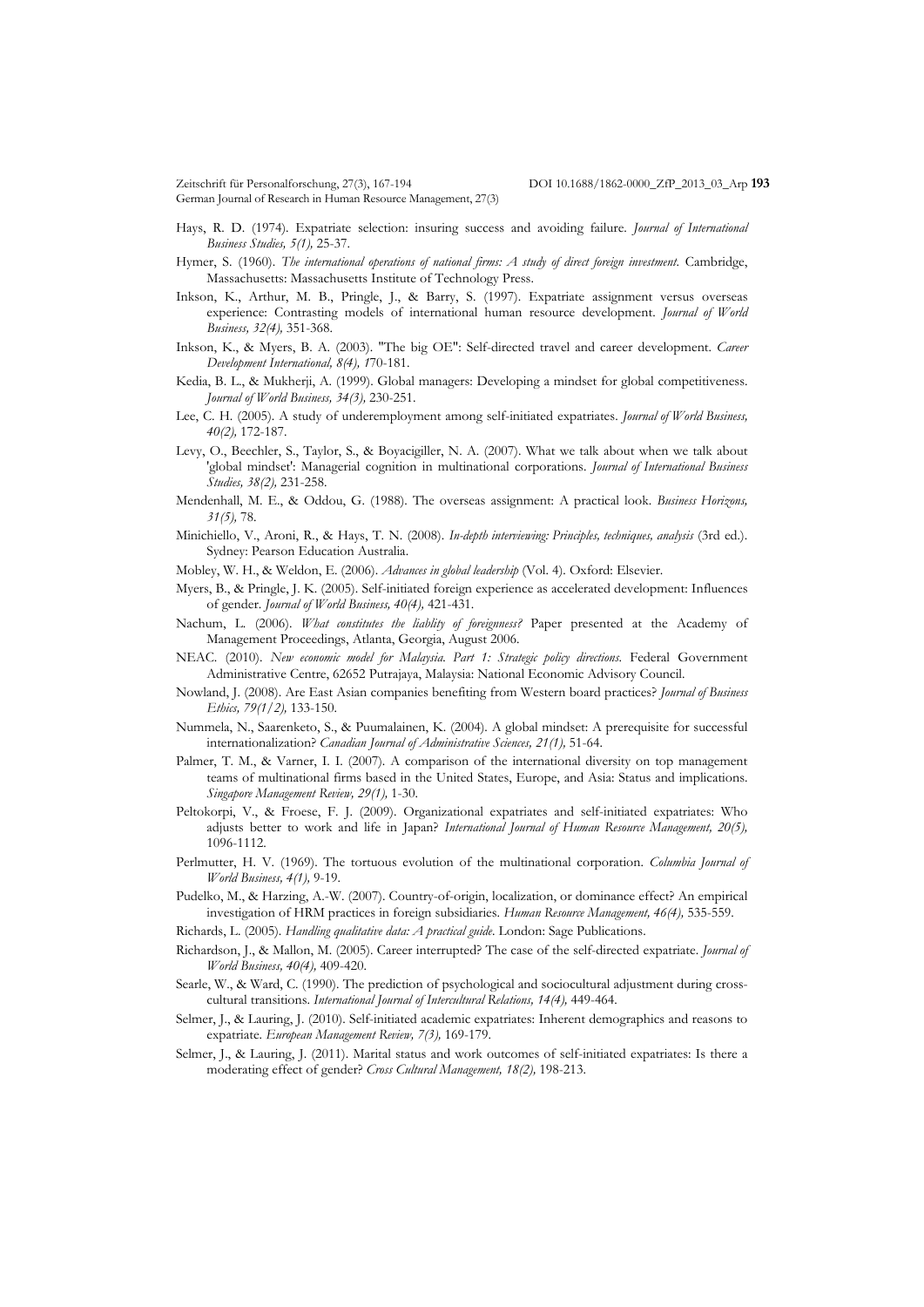#### **194** Frithjof Arp: Typologies

- Selmer, J., & Lauring, J. (2012). Reasons to expatriate and work outcomes of self-initiated expatriates. *Personnel Review, 41(5),* 665-684.
- Shapiro, J. M., Ozanne, J. L., & Saatcioglu, B. (2008). An interpretive examination of the development of cultural sensitivity in international business. *Journal of International Business Studies, 39(1),* 71-87.
- Stahl, G. K., Chua, C. H., Caligiuri, P., Cerdin, J.-L., & Taniguchi, M. (2009). Predictors of turnover Intentions in learning-driven and demand-driven international assignments: The role of repatriation concerns, satisfaction with company support, and perceived career advancement opportunities. *Human Resource Management, 48(1),* 89-109.
- Stahl, G. K., Miller, E. L., & Tung, R. L. (2002). Toward the boundaryless career: A closer look at the expatriate career concept and the perceived implications of an international assignment. *Journal of World Business, 37(3),* 216-227.
- Staples, C. L. (2007). Board globalisation in the world's largest TNCs 1993-2005. *Corporate Governance: An International Review, 15(2),* 311-321.
- Staples, C. L. (2008). Cross-border acquisitions and board globalization in the world's largest TNCs, 1995-2005. *Sociological Quarterly, 49(1),* 31-51.
- Sullivan, D. (1994). Measuring the degree of internationalization of a firm. *Journal of International Business Studies, 25(2),* 325-342.
- Suutari, V., & Brewster, C. (2000). Making their own way: International experience through self-Initiated foreign assignments. *Journal of World Business, 35(4),* 417-436.
- The Korn/Ferry Institute (2009). Lessons from the Asian C-suite: Building global talent and a culture for success. Retrieved 14 Aug, 2010, from http://www.kornferryinstitute.com/about\_us/thought\_leadership\_library/publication/1494/Lesso ns\_from\_the\_Asian\_C\_Suite
- Tihanyi, L., Ellstrand, A. E., Daily, C. M., & Dalton, D. R. (2000). Composition of the top management team and firm international diversification. *Journal of Management, 26(6),* 1157-1177.
- Tung, R. L. (1981). Selection and training of personnel for overseas assignments. *Columbia Journal of World Business, 16(1),* 68.
- Tung, R. L. (1998). A contingency framework of selection and training of expatriates revisited. *Human Resource Management Review, 8(1),* 23.
- Vance, C. M. (2005). The personal quest for building global competence: A taxonomy of self-initiating career path strategies for gaining business experience abroad. *Journal of World Business, 40(4),* 374- 385.
- Ward, C. (1996). Acculturation. In D. Landis & R. Bhagat (Eds.), *Handbook of intercultural training* (2nd ed., pp. 124-147). Thousand Oaks, California: Sage Publications.
- Ward, C., & Kennedy, A. (1999). The measurement of sociocultural adaptation. *International Journal of Intercultural Relations, 23(4),* 659-677.
- Weerawardena, J., Mort, G. S., Liesch, P. W., & Knight, G. (2007). Conceptualizing accelerated internationalization in the born global firm: A dynamic capabilities perspective. *Journal of World Business, 42(3),* 294-306.
- Zaheer, S. (2002). The liability of foreignness, redux: A commentary. *Journal of International Management, 8(3),* 351-358.